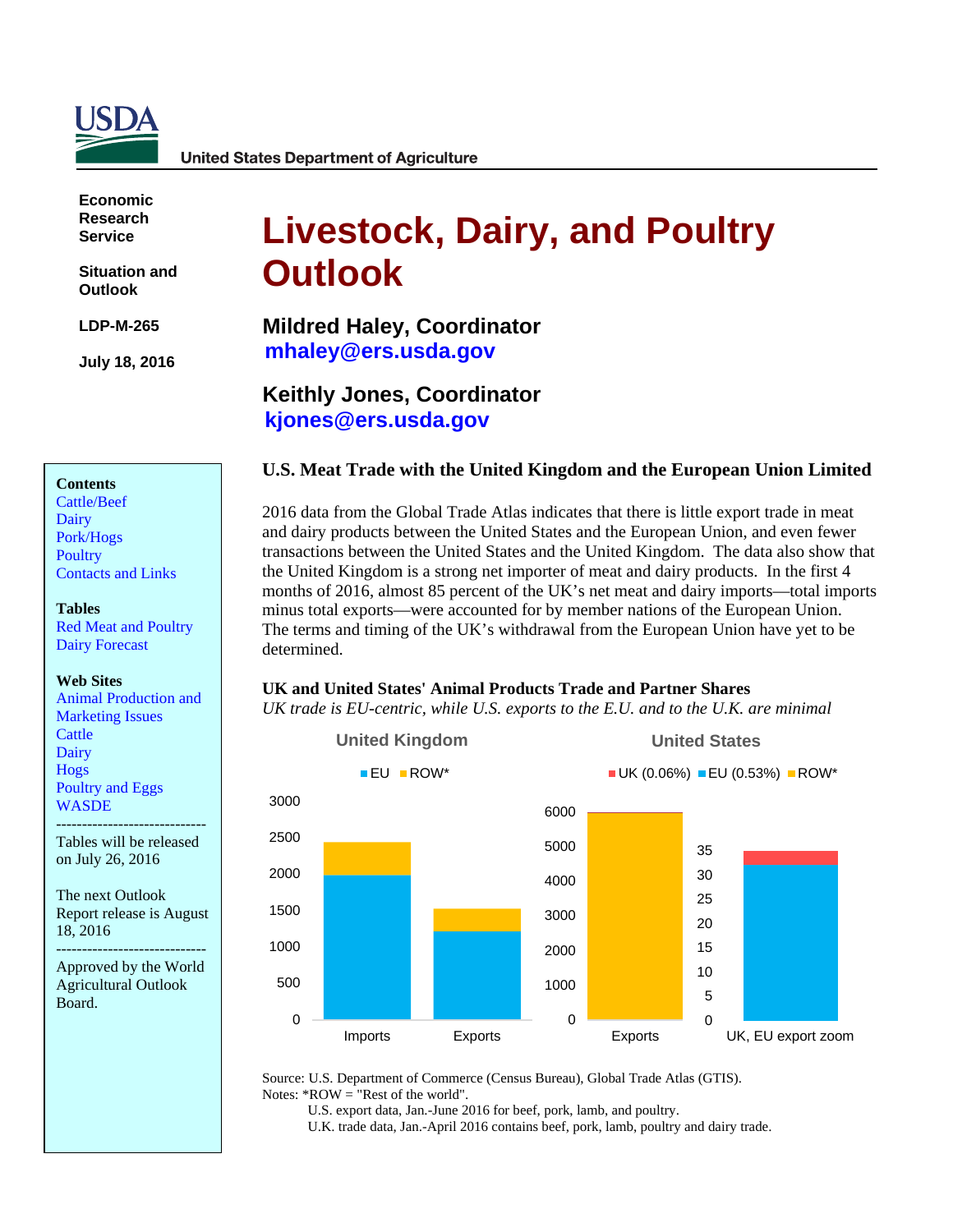**Cattle/Beef:** The United States competitive advantage in beef production relative to other major beef producing countries has enabled it to increase its market in global beef trade. The 2016 forecast for U.S. beef exports is nearly 2.5 billion pounds, 9 percent higher than 2015, and total beef exports are expected to increase even further in 2017 to 2.6 billion pounds.

**Dairy:** With recent upward trends in dairy product prices and continued expectations for high domestic demand, forecasts of dairy prices have been increased. The 2016 all-milk price forecast is \$15.55-\$15.85 per hundredweight (cwt), an increase from \$14.95-\$15.35 per cwt forecast last month. The 2017 all-milk price forecast has been raised to \$15.70-\$16.70 per cwt, an increase from \$15.25-\$16.25 forecast last month.

**Pork\Hogs:** Despite mostly unchanged pork production, the U.S. pork sector earned positive returns in the first half of 2016, aided by lower feed costs and solid product demand.

**Poultry:** The egg production forecast was increased by 35 million dozen for 2016. Broiler production forecasts were also raised slightly on strong preliminary production data and lower expected feed costs, while turkey production is forecast upward by 15 million pounds for 2016. While there were year-over-year declines in May for broilers (-2 percent) and egg exports (-23 percent), turkey exports jumped 20 percent in the same period.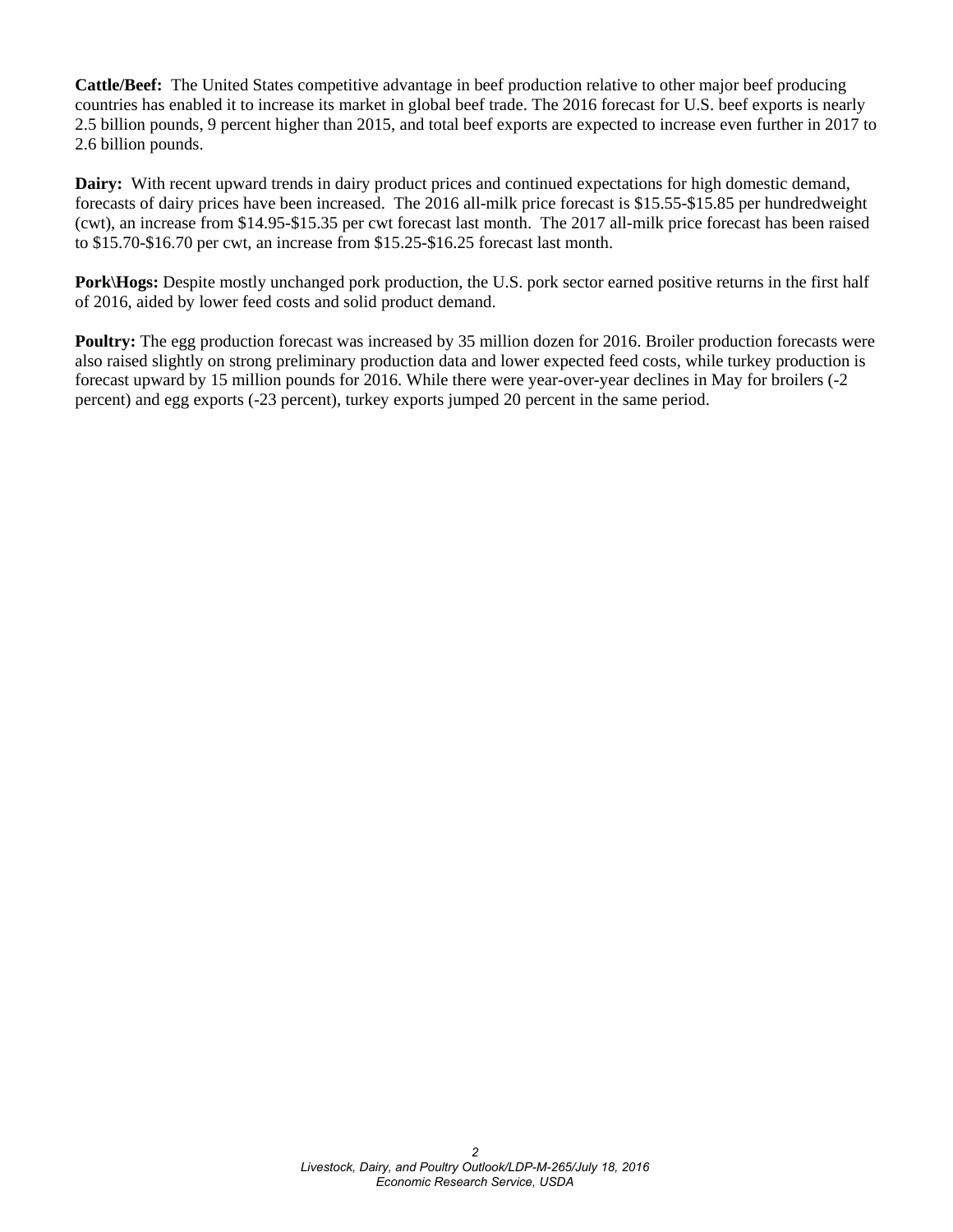# <span id="page-2-0"></span>**Cattle / Beef**

**Author:** Seanicaa Edwards, [seanicaa.edwards@ers.usda.gov](mailto:seanicaa.edwards@ers.usda.gov)

### *Strong Demand for Choice Beef Supports Record Spread in June*



Source: Agricultural Marketing Service, USDA.

The Choice/Select spread, which is the difference in value between the Choice beef cutout and Select beef cutout, provides indications of the underlying supply and demand fundamentals in the beef complex over time. Last month the weekly Choice/Select spread reached a record high of \$23.81/cwt for the week ending June  $11<sup>th</sup>$ , despite both Choice and Select cutout values being quoted at prices well below year-prior levels. It is not atypical for the Choice/Select spread to increase in late spring and early summer as the percentage of cattle grading choice typically declines during a time when demand for higher value middle meats increases with the advent of "grilling season." However, this has not been the case this year as the record spread between Choice and Select cutouts in June was not the result of a tightening supply of Choice beef. In fact, packers have slaughtered larger volumes of both Choice and Select beef year to date than the previous year, suggesting that strong domestic demand for Choice grade beef helped to propel the spread to record levels last month. The trend toward a wider Choice/Select spread has lost momentum in recent weeks and has narrowed sharply in July, falling approximately \$11/cwt from the early-June record. This narrowing spread in July is consistent with a seasonally smaller Choice/Select spread during the summer (third quarter) before it gains momentum once again during fall.

#### *Data Suggests Feedlot Operators More Current in Marketings*

The June *Cattle on Feed* report estimated that on June 1 there were 1.3 percent more cattle in U.S. feedlots with a capacity of 1,000 head or greater compared to a year earlier. In May, cattle marketings were reported approximately 5 percent higher year over year, but when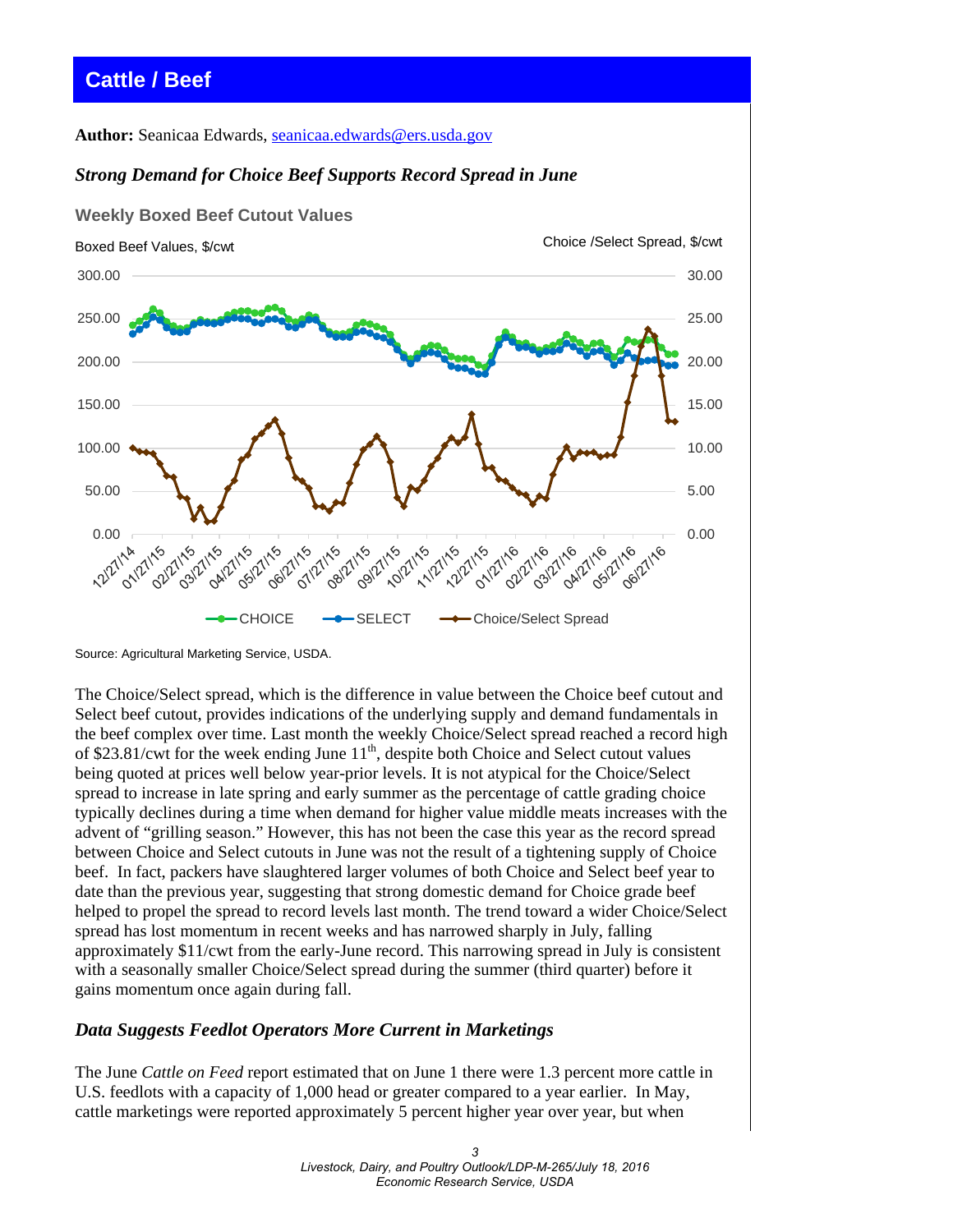adjusted for the extra marketing day in May, feedlot operators were about par with May 2015 marketings. The data also point to a likely shift in the marketing patterns for cattle over the past several months. Calculation of the number of cattle on feed longer than 120 days indicates that after 21 months of year-over-year higher numbers, the number of cattle on feed 120 days or more fell below year-earlier beginning in April. This trend has continued and suggests that feedlots are not holding animals on feed as long as they have in previous months. In fact, beginning in April, the percentage of cattle on feed for more than 120 days has been below the average of 2009-2013. Another factor that supports the notion that feedlot operators may be returning to a more "normal" marketing pace relative to 2015 is the trend toward lighter average carcass weights. Weekly AMS data (*report SJ\_LS 711*) show carcass weights well above 2015 at the start of the year as feedlot operators worked diligently to clear the large backlog of historically heavy cattle carried over from the last half of 2015. But, it appears that the tide has turned, as back-logged cattle have been cleared while marketing rates are increasing, resulting in cattle dressed weights slipping below year-prior levels in early April through early July. Cattle dressed weights are expected to increase seasonally over the next two quarters, but are likely to remain below year-prior levels.



**Weekly average steer dressed weights** 

Source: Agricultural Marketing Service, USDA.

#### **U.S. Cattle, Beef Trade**

#### *U.S. Beef Exports Climb Higher in May; Imports Decline*

After a slow start the first 4 months of 2016, U.S. beef exports increased in May. Total beef exports in May rose about 14 percent from the previous year's level, largely due to higher shipments to Japan  $(+ 29$  percent), Mexico  $(+ 39$  percent), and South Korea  $(+61$  percent) year over year. Beef exports to Canada in May were modestly higher than the previous year. May's increase in beef exports is indicative of stronger demand for U.S. beef products by foreign buyers. Also, it is noteworthy that during the month of May the U.S. dollar index continued to weaken relative to other major currencies, supporting higher exports from U.S. beef suppliers. Exports to South Korea, in particular, were exceptionally high in May. The South Korean cattle inventory remains constrained, resulting in lower beef production and higher volumes of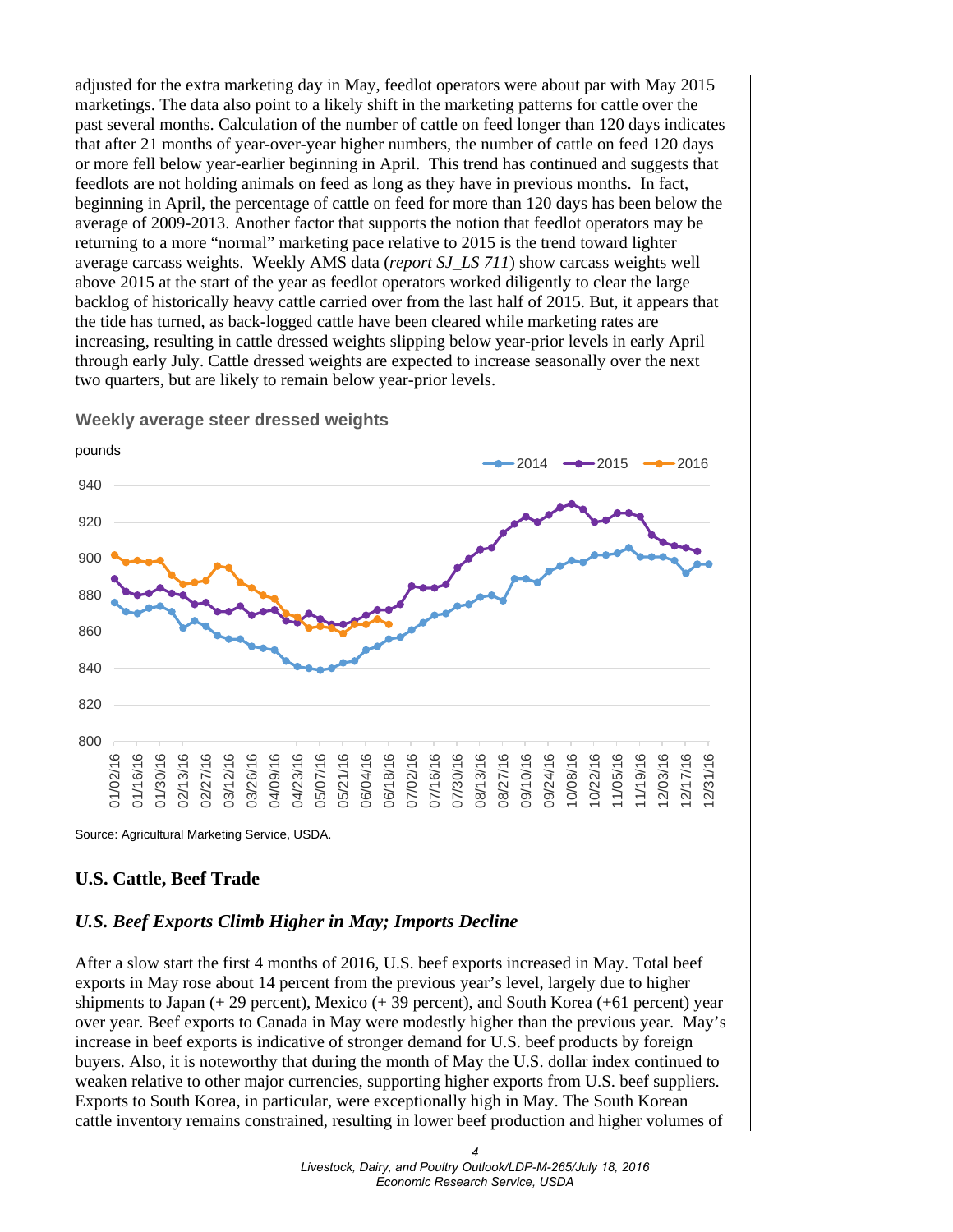imported beef this year. Volume-wise, Japan remains the top market for U.S. beef and cumulative beef shipments to Japan through May 2016 were up 6 percent. Currently, the United States is experiencing a competitive advantage in beef production relative to other major beef producing countries and has increased its market share to Japan and other countries at the expense of significantly lower beef exports from Australia. The 2016 forecast for U.S. beef is nearly 2.5 billion pounds, 9 percent higher than 2015. Total beef exports are expected to increase further in 2017 to 2.6 billion pounds.

Conversely, the weak U.S. dollar index resulted in a continued weakening of U.S. beef imports in May, with an approximate 10-percent decline year over year. Cumulative imports through May totaled 1.3 million pounds, down approximately 12 percent from a year earlier. In May, imports were lower from Australia (-35 percent), Brazil (-23 percent) and Uruguay (-52 percent), while imports increased from New Zealand (+8 percent), Canada (+16 percent), and Mexico (+21 percent). Processing-type beef imports from Australia are expected to decline through the remainder of the year as favorable weather continues to support herd rebuilding. Australian cattle turn-off and beef production remain well below year prior levels, limiting the volume of Australian beef available for export. The forecast for U.S. beef imports in 2016 was raised to approximately 2.9 billion pounds on higher than anticipated imports from New Zealand during the second quarter; however, beef imports from New Zealand should begin to steadily decrease over the next two quarters as the country's rate of cattle slaughter declines. The forecast for 2017 remains unchanged from last month at 2.6 billion pounds.



**U.S. beef exports, year to date and previous year**

Source: Economic Research Service, USDA.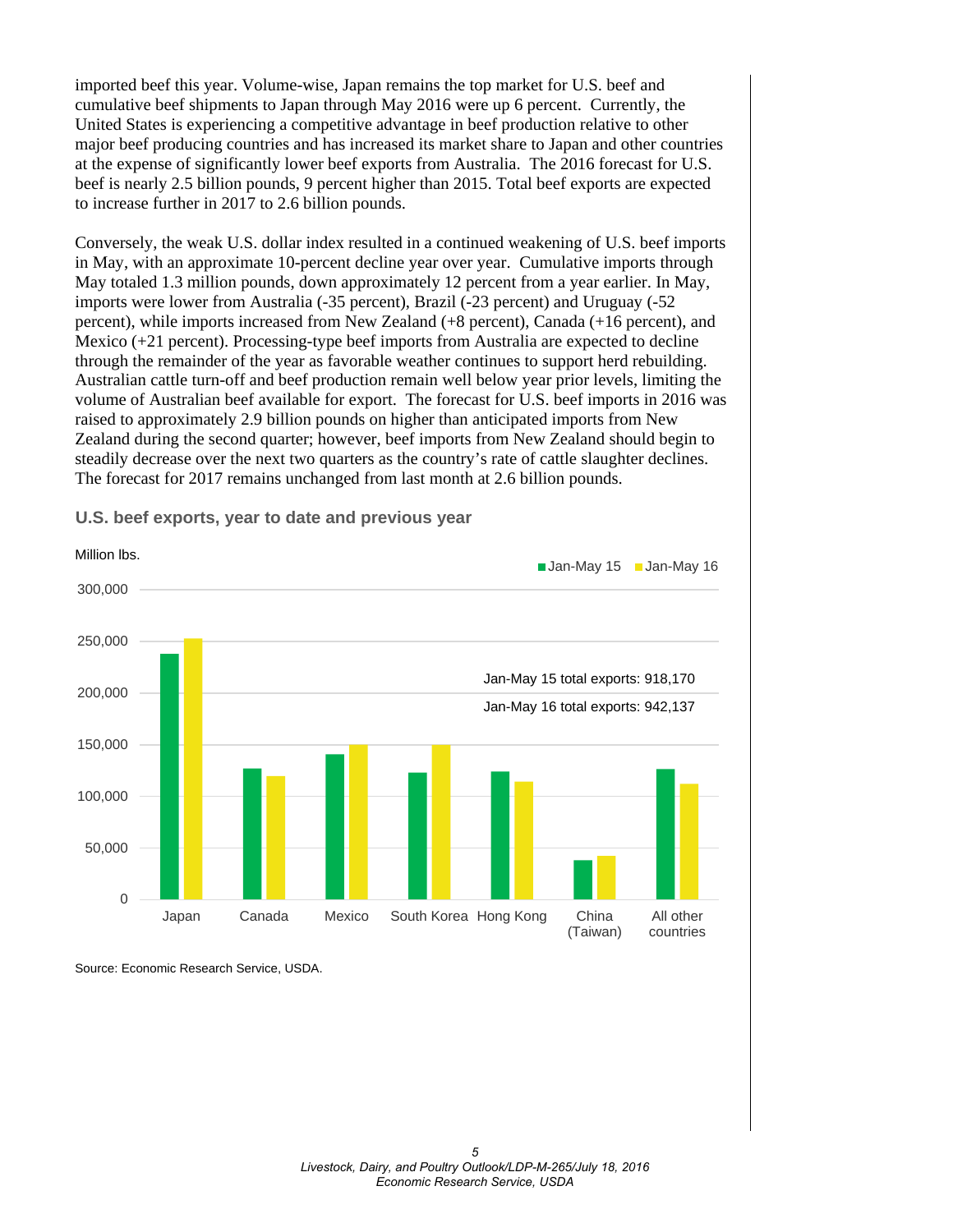

## **U.S. beef imports, year to date and previous year**

Source: Economic Research Service, USDA.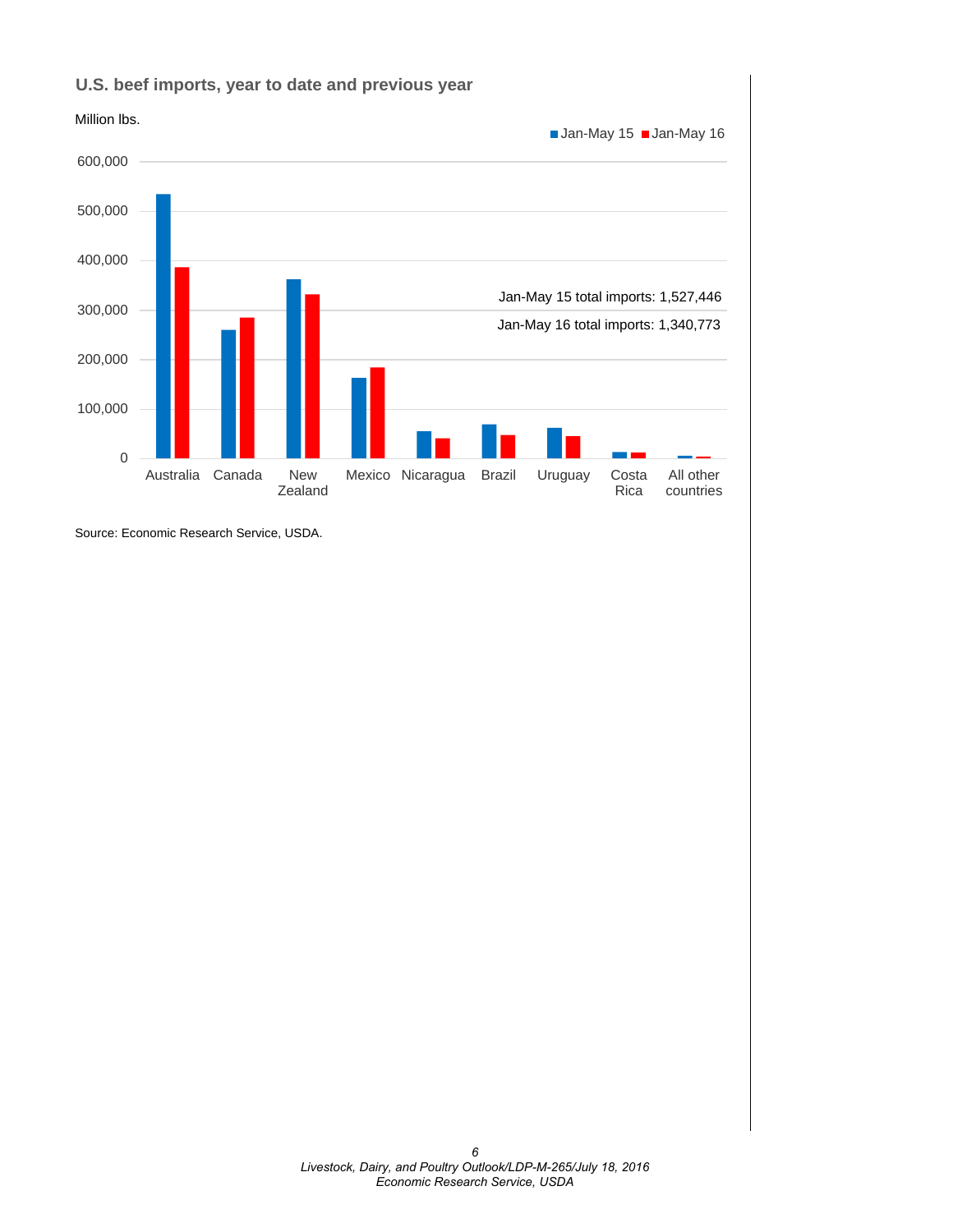## <span id="page-6-0"></span>**Dairy**

#### **Authors:**

Jerry Cessna, [jgcessna@ers.usda.gov,](mailto:jgcessna@ers.usda.gov) Jonathan Law, [jonathan.law@ers.usda.gov](mailto:jonathan.law@ers.usda.gov)

#### *Recent Developments in Dairy Markets*

Wholesale prices for all major dairy products rose in June. From the week ending June 4 to the week ending July 2, prices for butter, 40-pound blocks of cheddar cheese, 500-pound barrels of cheddar cheese, and nonfat dry milk (NDM) rose by \$0.271, \$0.178, \$0.166, and \$0.043 per pound, respectively. The price for dry whey was relatively steady, rising by \$0.008 over the same period.

**Wholesale butter and cheese prices from National Dairy Products Sales Report**





0.20 0.30 0.40 0.50 0.60 0.70 0.80 0.90 June 4 June 11 June 18 June 25 July 2 Week ending  $\longrightarrow$  Nonfat dry milk  $\longrightarrow$  Dry whey Dollars per pound

**Wholesale nonfat dry milk and dry whey prices from National Dairy Products** 

Source: USDA Agricultural Marketing Service.

*7 Livestock, Dairy, and Poultry Outlook/LDP-M-265/July 18, 2016 Economic Research Service, USDA*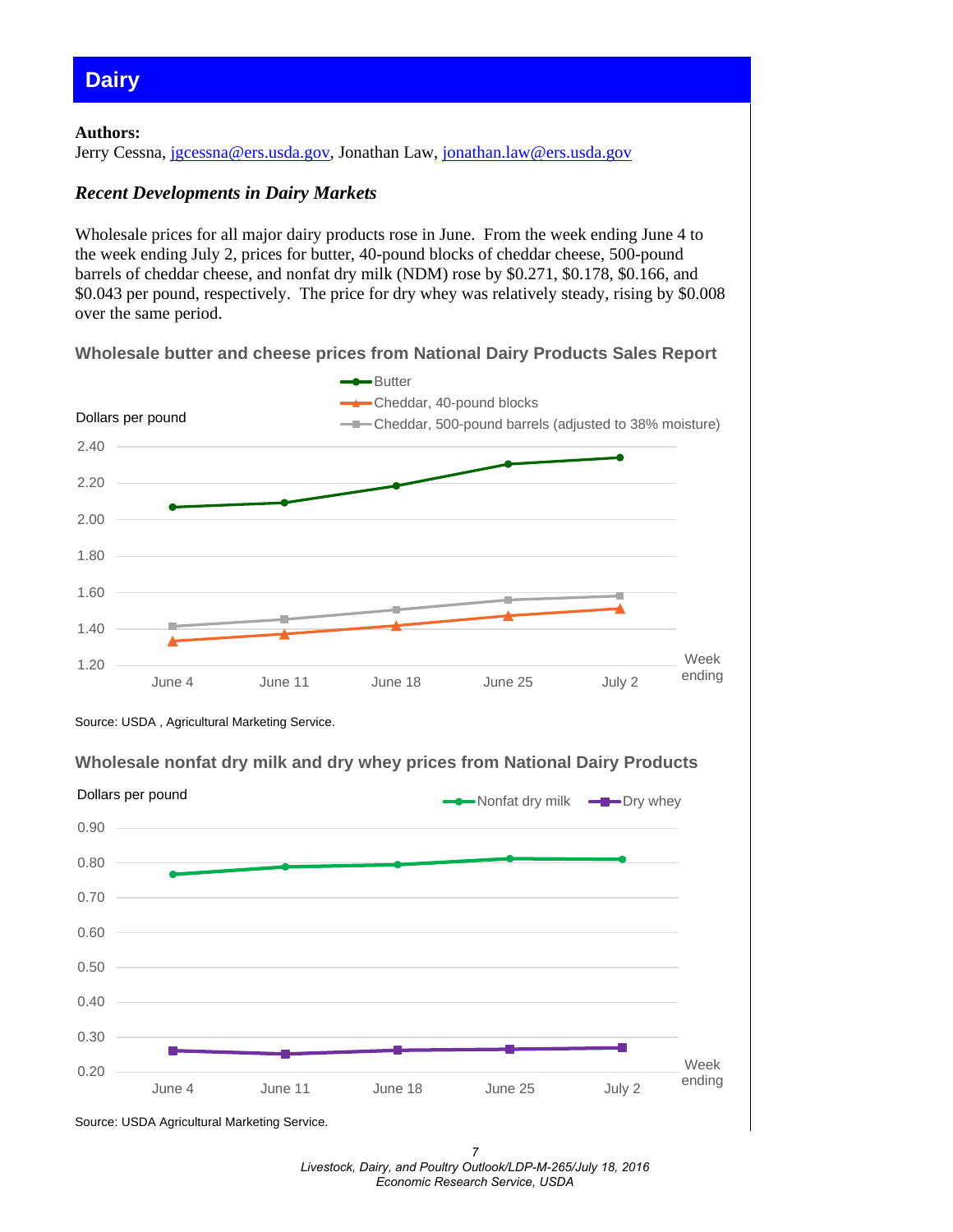International prices have increased recently as well. From the biweekly period ending June 10 to the period ending July 8, the Oceania export price range for skim milk powder rose from  $$0.828-0.850$  to  $$0.862-$0.885$  per pound.<sup>[1](#page-7-0)</sup> The Western Europe export price range for dry whey rose from \$0.272-0.340 to \$0.283-0.352 per pound over the period. Although international prices for butter and cheese rose over the same period, they remained considerably below domestic prices. Oceania export price ranges for butter and cheese for the biweekly period ending July 8 were \$1.281-\$1.406 and \$1.270-\$1.315 per pound, respectively.

The USDA National Agricultural Statistics Service (NASS) reported May milk production of 18.6 billion pounds, up 1.2 percent from May 2015. Milk per cow averaged 1,999 pounds, 23 pounds above May 2015. NASS reported milk cow numbers staying constant from March through May at 9.327 million head, 3,000 more than May 2015.

Dairy imports increased from April to May by 96 million pounds on a milk-fat milk-equivalent basis and 59 million pounds on a skim-solids milk-equivalent basis. Products with notable increases in imports included cheese, milk protein products, milk albumin, and food preparations with significant dairy content. Dairy exports also increased from April to May by 65 million pounds on a milk-fat basis and 148 million pounds on a skim-solids basis. Products with notable increases in exports included dry whole milk, cheese, whey products, and lactose. Exports of butterfat products decreased significantly from April to May.

Domestic demand for dairy products has been relatively high in 2016, especially on a skimsolids basis. In April and May, the year-over-year percentage increases on a skim-solids basis were 5.0 and 5.4 percent, respectively. On a milk-fat basis, year-over-year percentage increases for the same 2 months were 2.6 and 2.2 percent, respectively. Stocks remain high for butter and cheese, with May ending stocks at 22.5 and 12.4 percent above previous-year levels, respectively. NDM ending stocks were 9.9 percent below the previous-year levels in May.

## **Outlook for Feed Prices**

Feed price forecasts for 2015/2016 and 2016/17 have generally been lowered from last month. The 2015/16 corn price forecast is \$3.60-\$3.70 per bushel, down \$0.05 from last month's forecast at the midpoint. The 2016/17 corn price forecast is \$3.10-\$3.70 per bushel, down \$0.10 at both ends of the range. The estimated 2015/16 soybean meal price is \$340 per short ton, up \$5. The 2016/17 soybean meal price forecast is \$325-\$365 per short ton, up \$5 at both ends of the range. The reductions in the corn price forecasts are proportionally greater than the higher forecasts for the soybean meal prices. The national average price for alfalfa hay decreased from \$153 per short ton in April to \$147 in May.

## *Dairy Forecasts for 2016*

Based on recent data, forecasts of milk cow numbers for the second and third quarter of 2016 have been lowered by 10,000 head. The 2016 forecast of milk per cow is unchanged from last month. As a result of the lower expected cow numbers, the milk production forecast for 2016 is 212.4 billion pounds, a reduction of 0.2 billion pounds.

On a milk-fat basis, 2016 imports are forecast at 6.8 billion pounds, unchanged from last month. With lower exports of butterfat products expected to more than offset higher dry whole milk exports, the export forecast on a milk-fat basis is lowered 0.1 billion pounds to 8.4 billion pounds. Due to persistently high stock levels in recent months, ending stocks have been

<span id="page-7-0"></span><sup>-</sup><sup>1</sup> International prices are reported by Agricultural Marketing Service in dollars per metric ton. Prices have been converted here for comparability with domestically reported prices in dollars per pound.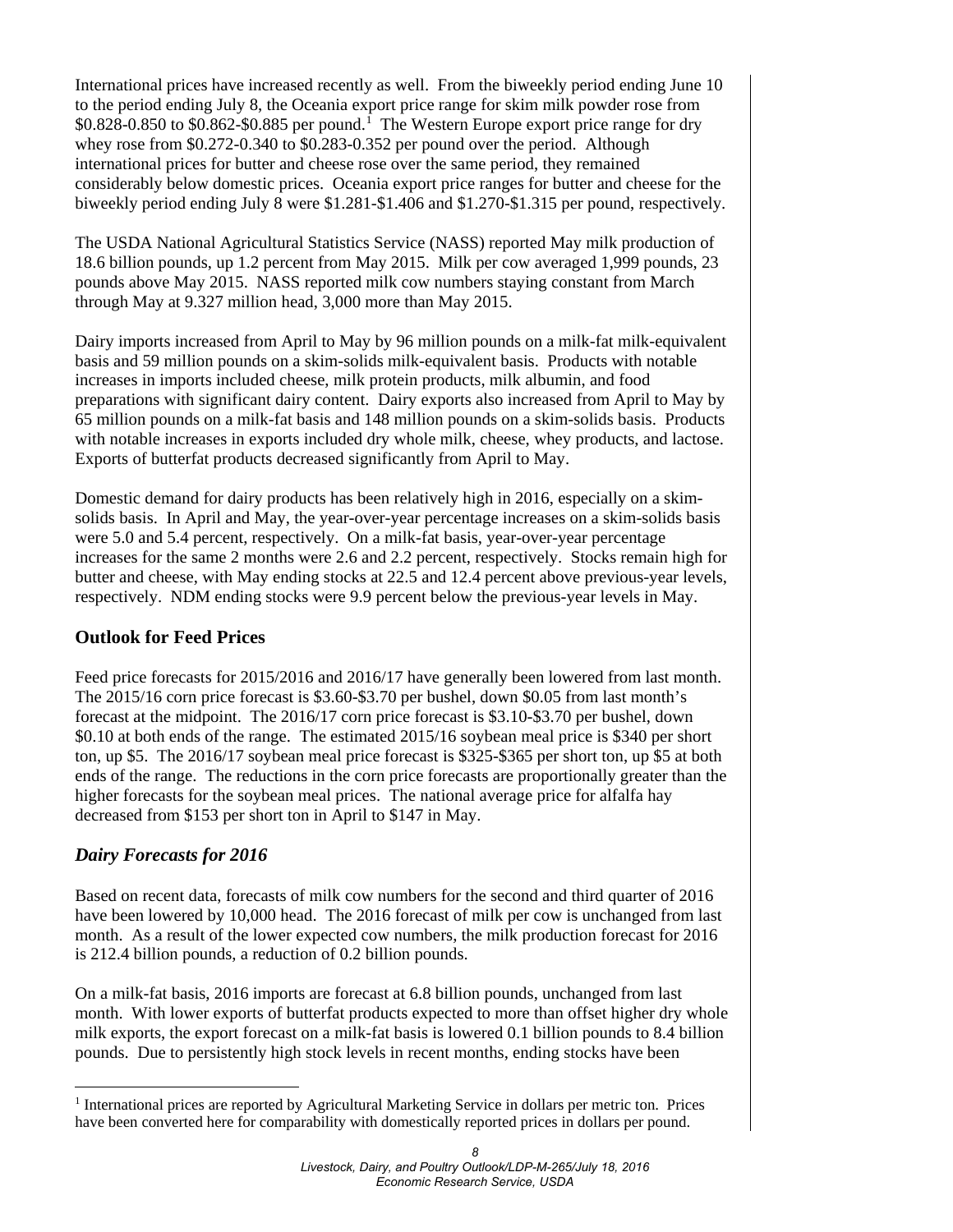increased by 0.4 billion pounds. With forecasts for higher ending stocks and lower milk production, the domestic commercial use forecast on a milk-fat basis is lowered for the year from 210.2 to 209.7 billion pounds.

Recent data for imports of milk albumin and food preparations suggest slightly higher skimsolids imports for the year. The 2016 forecast for imports on a skim-solids basis is 6.5 billion pounds, 0.1 billion pounds higher than last month's forecast. The forecast for exports has been raised significantly, from 36.0 to 36.4 billion pounds on a skim-solids basis, partly due to increasing dry whey prices in Europe and increasing international prices for milk powder. Ending stocks have been reduced from 14.3 to 13.8 billion pounds for the year as result of the increase in exports and a higher forecast for domestic commercial use, which has been raised to 181.7 billion pounds, 0.2 billion pounds above last month's forecast.

Based on recent price data and expectations of robust demand, prices for all of the major dairy products are expected to be higher than expected last month. The 2016 forecasts for cheese, butter, NDM, and dry whey have been raised to \$1.515-\$1.545, \$2.155-\$2.215, \$0.785-\$0.815, and \$0.250-\$0.270 per pound, respectively. With higher prices forecast for cheese and whey, the Class III price forecast is raised to \$13.90-\$14.20 per hundredweight (cwt). Similarly, the Class IV price forecast is raised to \$13.80-\$14.20 per cwt due to higher prices for butter and NDM. With price forecasts for dairy products being raised across the board, the all-milk price forecast is \$15.55-\$15.85 per cwt, an increase from \$14.95-\$15.35 per cwt forecast last month.

## *Dairy Forecasts for 2017*

The forecast for milk cows is increased by 15,000 cows for 2017 to 9.335 million, due to higher forecasts for milk prices and lower forecasts for feed prices. Output per cow is unchanged, at 23,095 pounds for the year. Total production is forecast at 215.6 billion pounds, 0.3 billion pounds higher than last month, and an increase of 1.5 percent from 2016. Forecasts for imports and exports on a milk-fat basis are unchanged for 2017, at 6.7 and 8.7 billion pounds, respectively. Higher expected exports of whole milk powder are offset by lower expected exports of butterfat products. The domestic commercial use forecast on a milk-fat basis has been raised to 213.3 billion pounds, 0.1 billion pounds higher than forecast last month; the forecast for ending stocks has been raised to 12.8 billion pounds, 0.6 billion pounds higher.

On a skim-solids basis, 2017 import and export forecasts have been increased slightly from last month. Imports are now forecast at 6.3 billion pounds, 0.1 billion pounds higher, due to higher expected imports of milk albumin and food preparations with significant dairy content. Exports are forecast at 37.3 billion pounds, 0.2 billion pounds higher due to higher expected exports of dry whole milk. Ending commercial stocks are forecast at 13.8 billion pounds, 0.2 billion pounds lower than last month. The domestic commercial use forecast is lowered 0.1 billion pounds to 183.6 billion for 2017.

Higher dairy product price forecasts are extended into 2017. Robust domestic demand is expected to contribute to higher prices for all major dairy products, and improving international markets are expected to support higher domestic prices for NDM and dry whey. Price forecasts for cheese, butter, NDM and dry whey have been raised to \$1.565-\$1.665, \$1.940-\$2.070, \$0.865-\$0.935 and \$0.280-\$0.310 per pound, respectively.

With higher cheese and whey price forecasts in 2017, the Class III price is forecast higher, \$14.50-\$15.50 per cwt for the year. The Class IV price forecast has also been raised from last month to \$13.50-\$14.60 per cwt. As a result, the forecast all-milk price for the year has been raised to \$15.70-\$16.70 per cwt, an increase from \$15.25-\$16.70 forecast last month.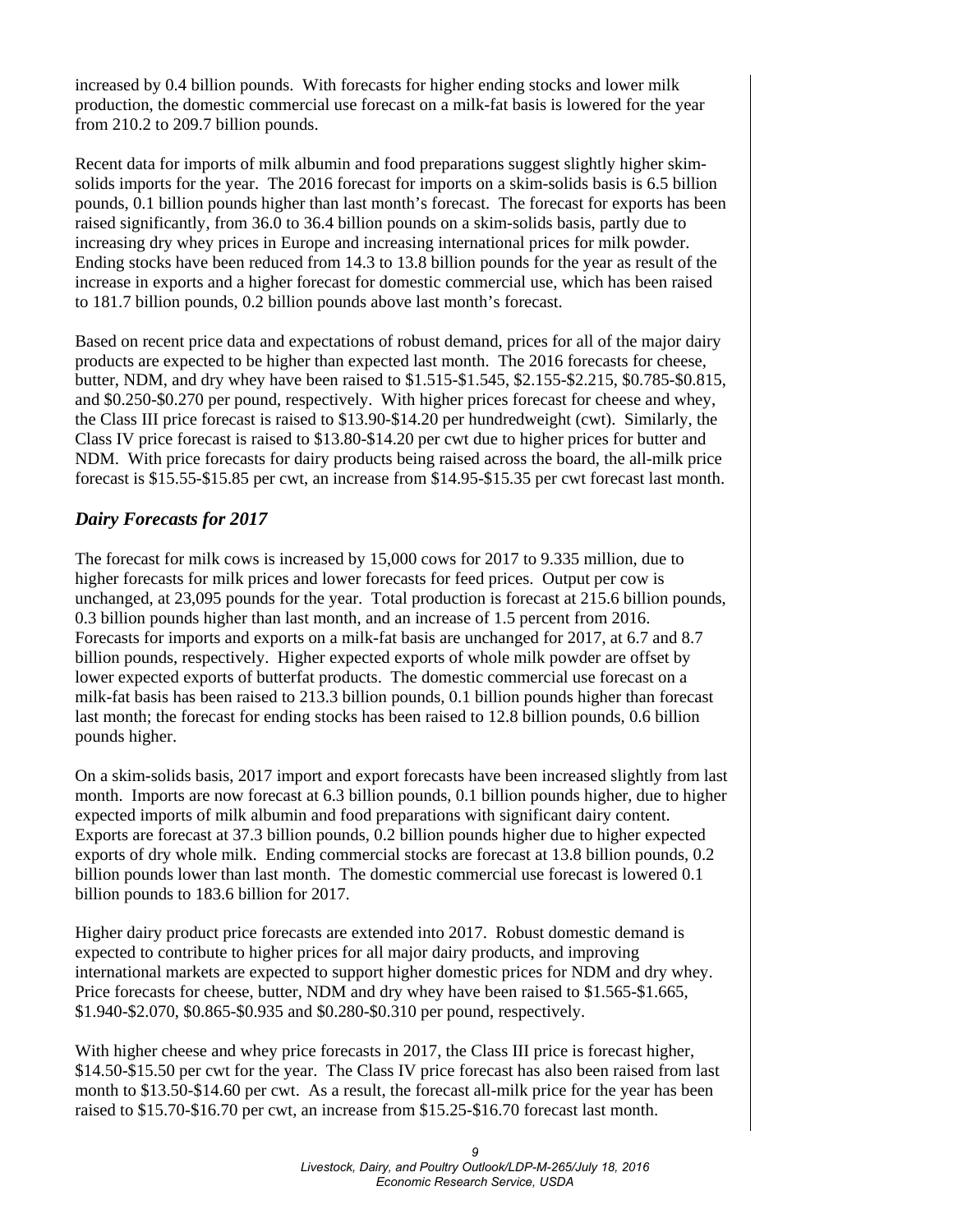# <span id="page-9-0"></span>**Pork / Hogs**

#### **Author:** Mildred Haley, [mhaley@ers.usda.gov](mailto:mhaley@ers.usda.gov)

#### *US Pork Sector: Steady in the First Half of 2016*

The conclusion of the first half of 2016 is a good point in the year for taking the pulse of the U.S. pork industry. As the figures below illustrate, the industry appears to be doing well so far this year. While the first half was not a standout, slight supply increases, supported by solid product demand, created largely positive returns along the U.S. pork supply chain.

Federally inspected pork production through the week ending July 2, 2016, was about unchanged compared with the same period last year. Slaughter numbers were slightly larger than last year; unlike recent years, first-half 2016 production increases were not furthered by higher average dressed weights. Weights were about 1 percent lower than in the same period last year. With lower first-half feed costs, lighter weights were probably attributable to some combination of weather, disease, and perhaps even to lower ractopamine usage by U.S. producers. There is anecdotal evidence that producers are dropping ractopamine from hog rations at the behest of some packers to enhance eligibility for product-export to China.



**Federally inspected pork production: January 2015 - June 2016**

Source: U.S. Dept. of Agriculture, National Agricultural Statistics Service.

Despite largely unchanged pork production, wholesale prices were year-over-year higher in the first half. Higher pork prices for slightly-larger-to-unchanged supplies of pork suggest a positive shift in pork demand.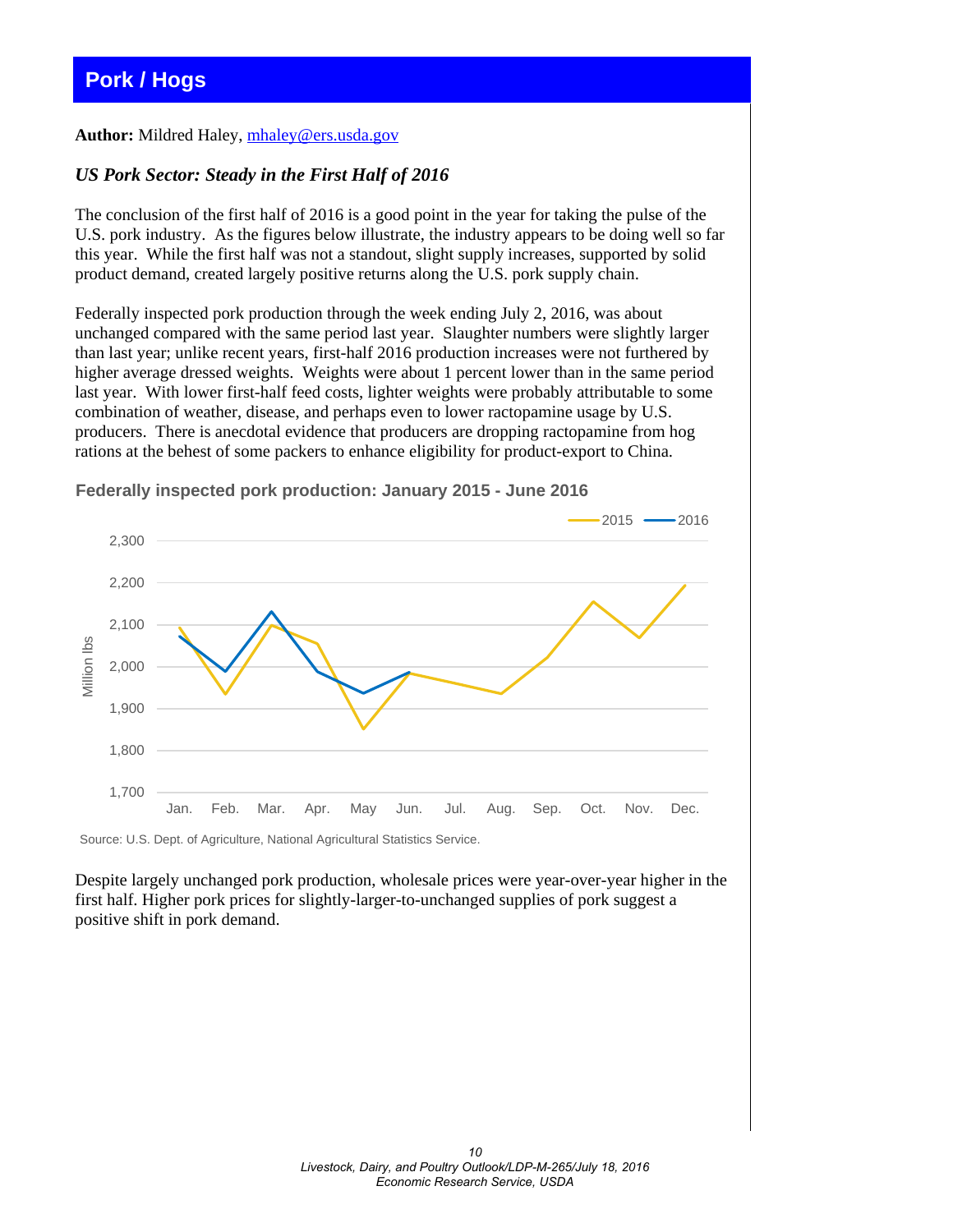

Source: U.S. Dept. of Agriculture, Agricultural Marketing Service.

A large part of the demand increase was likely due to foreign demand for U.S. pork products; U.S. pork exports through May were about 1 percent higher than in the same period a year ago.

**U.S. pork exports: January 2015 - May 2016**



Source: U.S. Dept. of Agriculture, Economic Research Service.

January through May exports to the 10 largest U.S. foreign markets, set out in the table below, show that shipments to China-Hong Kong have so far made the difference between a small year-over-year increase in exports—1.23 percent—and a sizable year-over-year decline.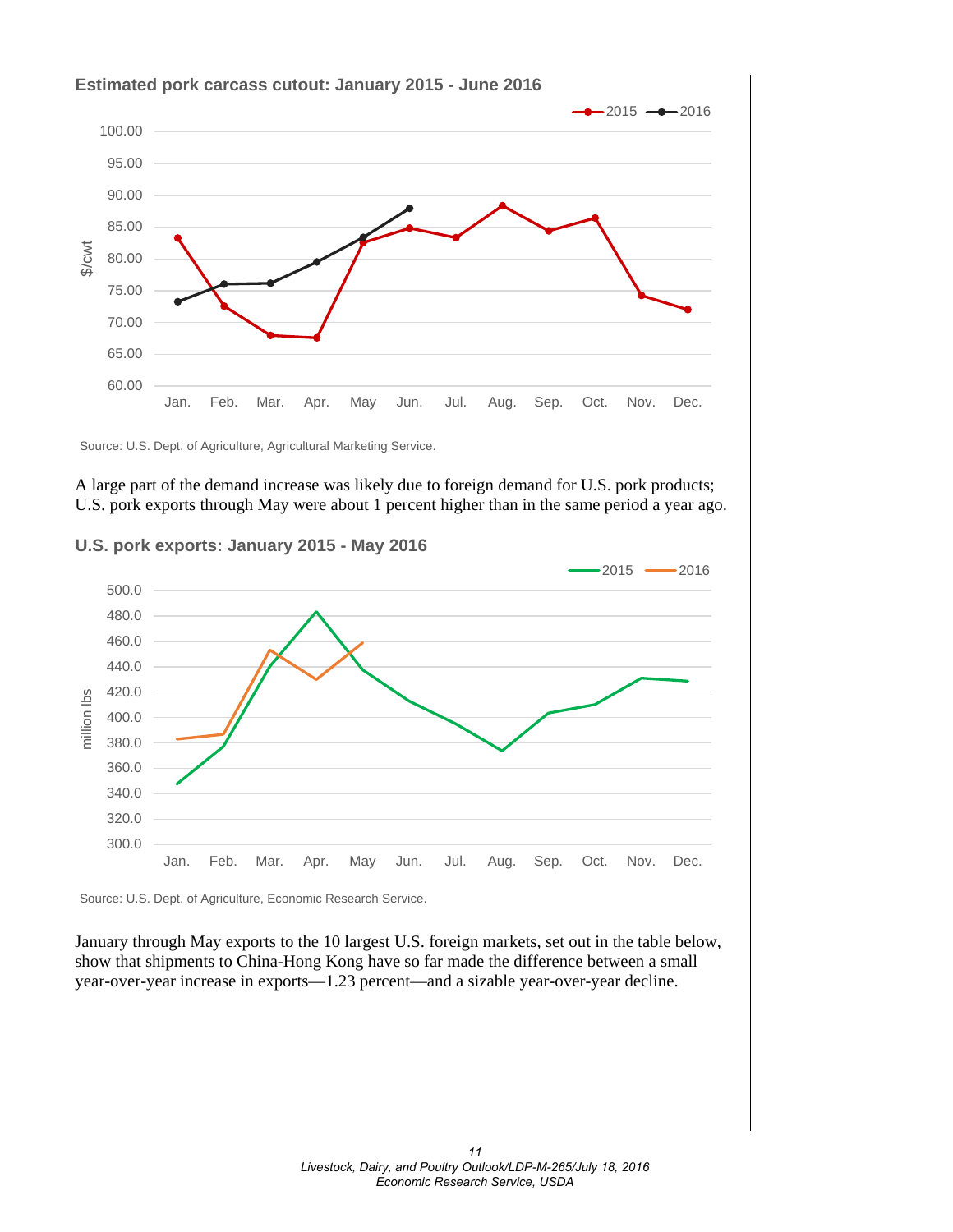**U.S. pork exports: Volumes and export shares of the 10 largest foreign destinations, January - May 2016, 2015**

| Rank           | <b>Country</b>            | <b>Exports</b>   | <b>Exports</b>   | <b>Percent</b> | <b>Export</b><br>share | <b>Export</b><br>share<br>Jan.-May<br>2015 |  |
|----------------|---------------------------|------------------|------------------|----------------|------------------------|--------------------------------------------|--|
|                |                           | Jan.-May<br>2016 | Jan.-May<br>2015 | change         | Jan.-May<br>2016       |                                            |  |
|                |                           |                  |                  |                |                        |                                            |  |
|                |                           | (mil. lbs)       | (mil. lbs)       | (2016/2015)    | $\%$                   | $\%$                                       |  |
|                |                           |                  |                  |                |                        |                                            |  |
|                | World                     | 2,112            | 2,086            | 1.2            |                        |                                            |  |
| 1              | <b>Mexico</b>             | 590              | 619              | $-4.6$         | 28                     | 29.7                                       |  |
| $\overline{2}$ | Japan                     | 500              | 526              | $-4.9$         | 23.7                   | 25.2                                       |  |
| 3              | China\Hong Kong           | 313              | 132              | 137.4          | 14.8                   | 6.3                                        |  |
| 4              | Canada                    | 211              | 211              | $-0.2$         | 10                     | 10.1                                       |  |
| 5              | <b>South Korea</b>        | 187              | 284              | $-34.2$        | 8.9                    | 13.6                                       |  |
| 6              | <b>Australia</b>          | 81               | 73               | 11.1           | 3.8                    | 3.5                                        |  |
| $\overline{7}$ | <b>Colombia</b>           | 37               | 51               | $-28.3$        | 1.7                    | 2.5                                        |  |
| 8              | <b>Dominican Republic</b> | 32               | 31               | 2.1            | 1.5                    | 1.5                                        |  |
| 9              | <b>Honduras</b>           | 32               | 25               | 28.9           | 1.5                    | 1.2                                        |  |
| 10             | <b>Philippines</b>        | 25               | 22               | 11.3           | 1.2                    | 1.1                                        |  |

Source: U.S. Department of Agriculture, Economic Research Service.

Despite lower average hog prices (-3.3 percent year over year), lower feed costs, and solid pork demand—bolstered by strong shipments to China/Hong-Kong—allowed U.S. pork producers to surmount a tough beginning in January, to eke out largely positive returns in firsthalf 2016.

**Estimated returns to farrow to finish, Iowa: January 2015 - January 2016**

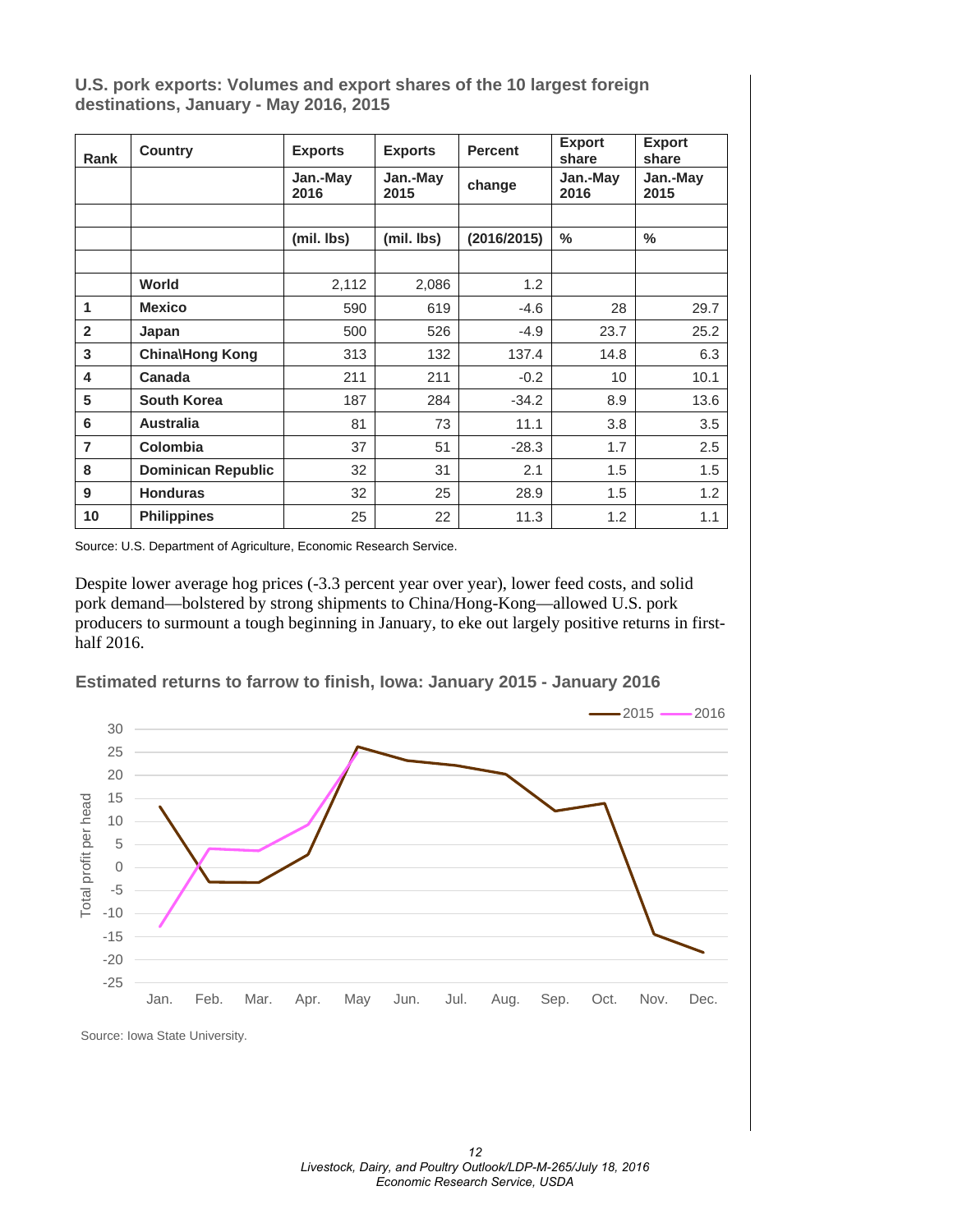## *Quarterly Hogs and Pigs Report Hits a Cautionary Note*

The *Quarterly Hogs and Pigs* report, issued by USDA on June 24, showed moderately higher June inventories across-the-board—all hogs and pigs  $(+2 \text{ percent})$ , breeding inventory  $(+1 \text{ percent})$ percent)—and lower producer farrowing intentions for both the summer quarter (-2 percent, June-August) and the fall quarter (-1 percent September-November). The report's very large spring pig crop (+3 percent, year over year) serves as a flashing yellow light to the U.S. processing sector. Although the size of spring pig crop is not an absolute record, it is a record for the quarter. The expected 3-percent increase in pork production resulting from increased slaughter, coupled with 4 percent more beef and 3 percent more broiler meat, may present a challenge for the sector in pricing products

U.S commercial pork production in the third quarter of this year—which is largely the product of the winter pig crop— is expected to be more than 6 billion pounds, a volume 3.4 percent larger than a year ago. Third-quarter-prices of live equivalent 51-52 percent lean hogs are expected to average \$53-\$55. For the fourth-quarter, pork production—largely a product of the very large March-May pig crop—is expected to be 6.6 billion pounds, almost 3 percent greater than a year ago. Hog prices in the fourth quarter are expected to average \$41-\$45, about 4 percent lower than a year ago, and likely below break-even levels for most U.S. hog operations.

## *Pork Export Forecast Revised Upward*

Pork exports in the second, third and fourth quarters are expected to be 1.3 billion lbs, 1.275 billion lbs, and 1.4 billion lbs, respectively. The small increase in the second-quarter export forecast—compared with last month's forecast—reflects revised-higher anticipated shipments to China/Hong Kong.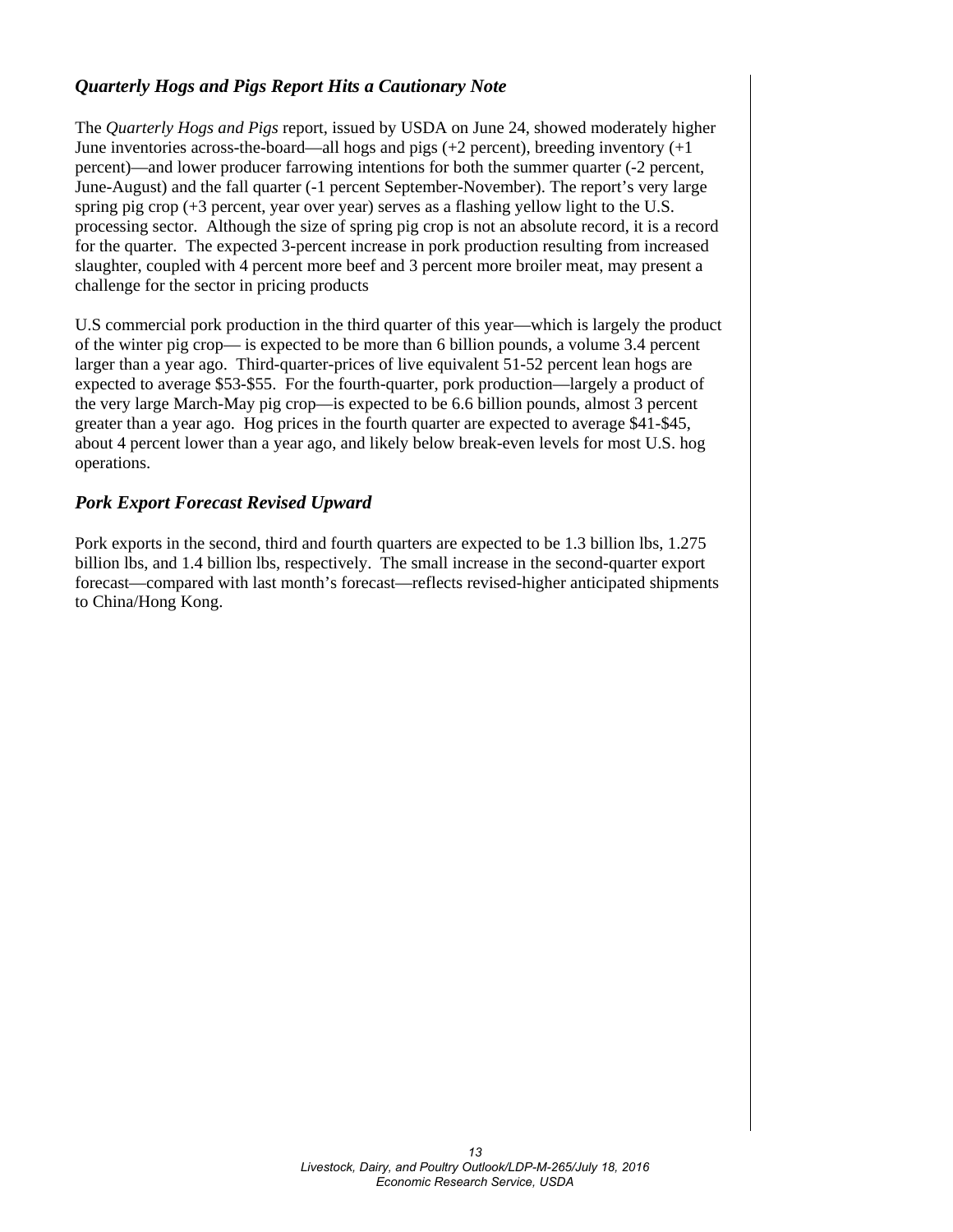# <span id="page-13-0"></span>**Poultry**

**Authors:** Sean Ramos, [sean.ramos@ers.usda.gov,](mailto:sean.ramos@ers.usda.gov) Alex Melton, [AWMELTON@ers.usda.gov,](mailto:AWMELTON@ers.usda.gov) and David Harvey, [Dharvey@ers.usda.gov](mailto:Dharvey@ers.usda.gov)

## *Broiler Production Forecasts Raised, Exports Strengthening*

Preliminary production data for broilers in June was stronger than expected, leading the second-quarter projection to be revised up by 25 million pounds. The forecast for the third quarter was also revised up 25 million pounds, in part because feed cost expectations have abated from last month.

May exports of broiler meat were at the highest level since last June, and South Korea also recently ended its HPAI-related ban on fresh and frozen poultry imports from the United States. On this basis, export forecasts for broiler meat were raised 10 million pounds in the current quarter and 20 million pounds next quarter, as resumption of historical import levels may lag. The increases for 2017 are 25 million pounds in quarters 1 and 2, and 20 million pounds in quarters 3 and 4.

Weekly June prices for whole birds at wholesale weakened in a normal seasonal pattern, while boneless/skinless breast meat prices increased. Boneless/skinless breast prices broke \$1.30 for the first time this year and have remained elevated in the wake of July 4. At the same time, these prices remain historically weak for summer, and other breast meat prices were relatively unaffected.

## *Turkey Production in May Up 15 Percent*

Turkey meat production in May was 500 million pounds, up 15 percent from the previous year. The sharp year-over-year increase in turkey meat production was partially due to last year's Highly Pathogenic Avian Influenza (HPAI) outbreak that significantly diminished production, with the largest declines beginning in May 2015. As the sector continues to recover, there was a 14-percent increase in the number of birds slaughtered compared to the previous year, which contained 1 less slaughter day. This increase was further buttressed by a 1-percent rise in the average live weight of birds at slaughter. In May, the number of birds slaughtered was 20.2 million. The increase in turkey production in May, along with favorable slaughter data in 2016, has caused the production forecast for second-quarter 2015 to increase by 40 million pounds. The third-quarter production forecast was reduced by 25 million pounds.

The most recent turkey hatchery data shows that the number of eggs placed in incubators on the first of June totaled 29.9 million, an increase of 10 percent from the previous year. This is the third consecutive month with year-over-year growth in eggs in incubators, following negative growth for the previous 11 months. Eggs in incubators are expected to show yearover-year gains for most of the rest of 2016, in comparison to the HPAI-impacted levels of 2015. In May, the number of poults placed for growout was 22.8 million, an increase of 7 percent from a year earlier. As with eggs in incubators, poults placed are expected to show year-over-year gains for most of the remainder of 2016.

In June, prices for whole frozen hens averaged \$1.17 per pound, 4 percent higher than a year earlier. Whole bird prices are expected to be lower than last year in the second half of 2016. Prices had risen sharply in the second half of 2015 due to the HPAI outbreak impact on production.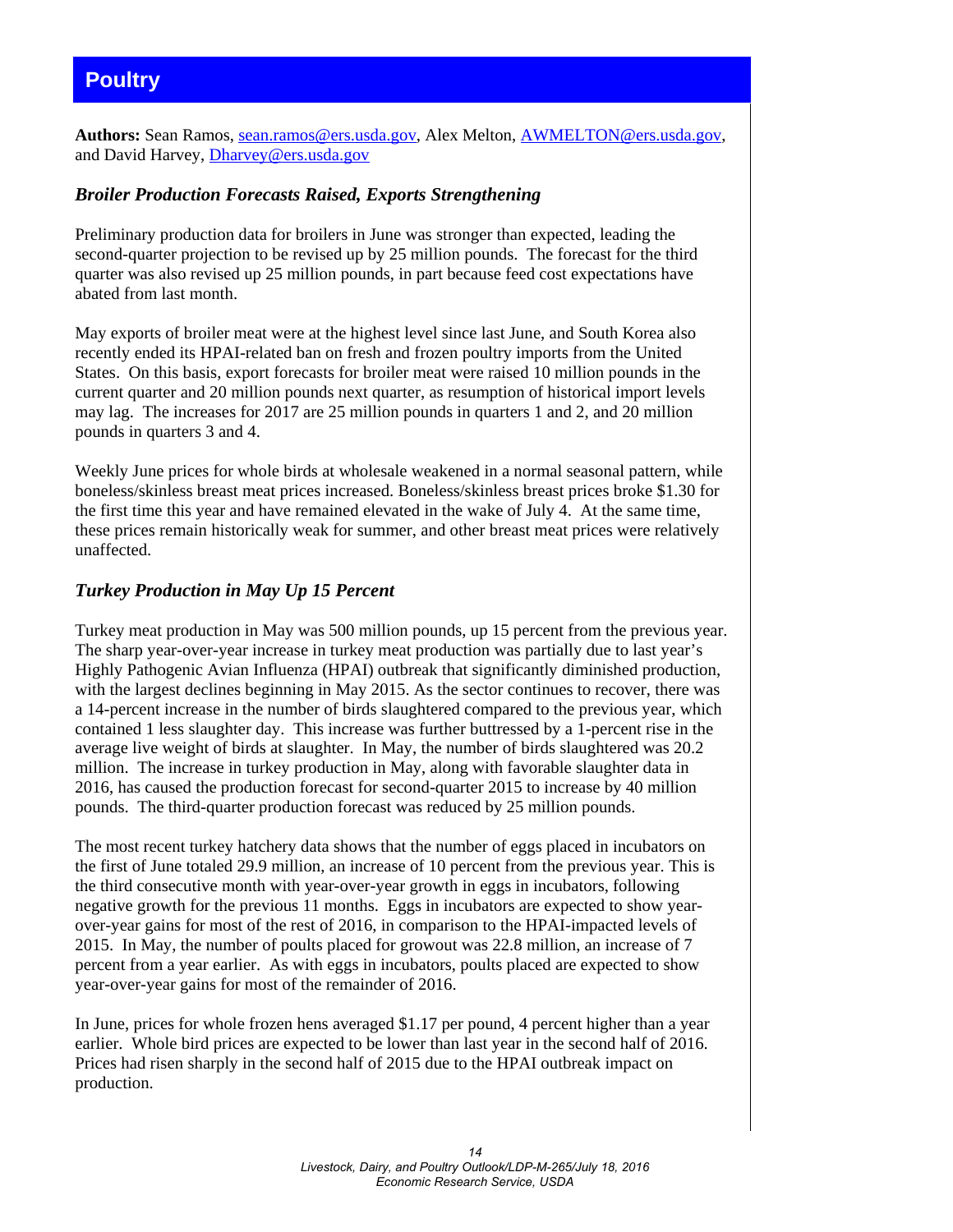With higher supplies of stocks of turkey parts, turkey parts prices have been under downward pressure for some time. In June, prices of almost all turkey parts were lower than a year earlier. Prices for breast meat were down 3 percent from the previous year at \$1.32 per pound. Other turkey prices were all significantly lower than last year, with the decline ranging from 15 percent for drumsticks to over 65 percent for full-cut wings. Turkey parts prices are expected to remain under downward pressure for most of 2016.

## *Turkey Exports Up in May*

In May, turkey exports totaled 47 million pounds, 20 percent higher than the previous May. This was the second year-over-year increase for turkey exports in as many months, following a decrease each month since January 2015. The growth stems from an increase in shipments to Mexico and Hong Kong. Shipments to Mexico, the largest market for U.S. turkey products, totaled 29 million pounds in May, 22 percent more than a year earlier. Mexico was responsible for 63 percent of total U.S. turkey exports in May. The 4 million pounds shipped to Hong Kong were 240 percent higher than the previous May. The 2016 forecast remains at 605 million pounds, 14 percent higher than in 2015. The 2017 forecast is unchanged at 670 million pounds.



**U.S. Turkey Exports May 2015 - May 2016**

Source: http://www.ers.usda.gov/data-products/livestock-meat-international-trade-data.aspx.

## *Egg Production Largely Recovered From Year-Earlier Disease Problems*

Table egg production totaled 613 million dozen in May, up 6 percent compared with a year earlier. Year-to-date table egg production is now just under 1 percent below the same time in 2015 after experiencing double-digit declines the majority of 2015. The table egg layer flock continues to recover, with 302 million layers on hand the first of June, just over 1 percent more than the same period in 2015. The table egg flock is forecast to continue to expand, and the production forecast for 2016 was increased by 35 million dozen. Production in 2017 is forecast to continue expanding, but only at a modest pace, with total table egg production for the year at 7.4 billion dozen, 3 percent higher than in 2016.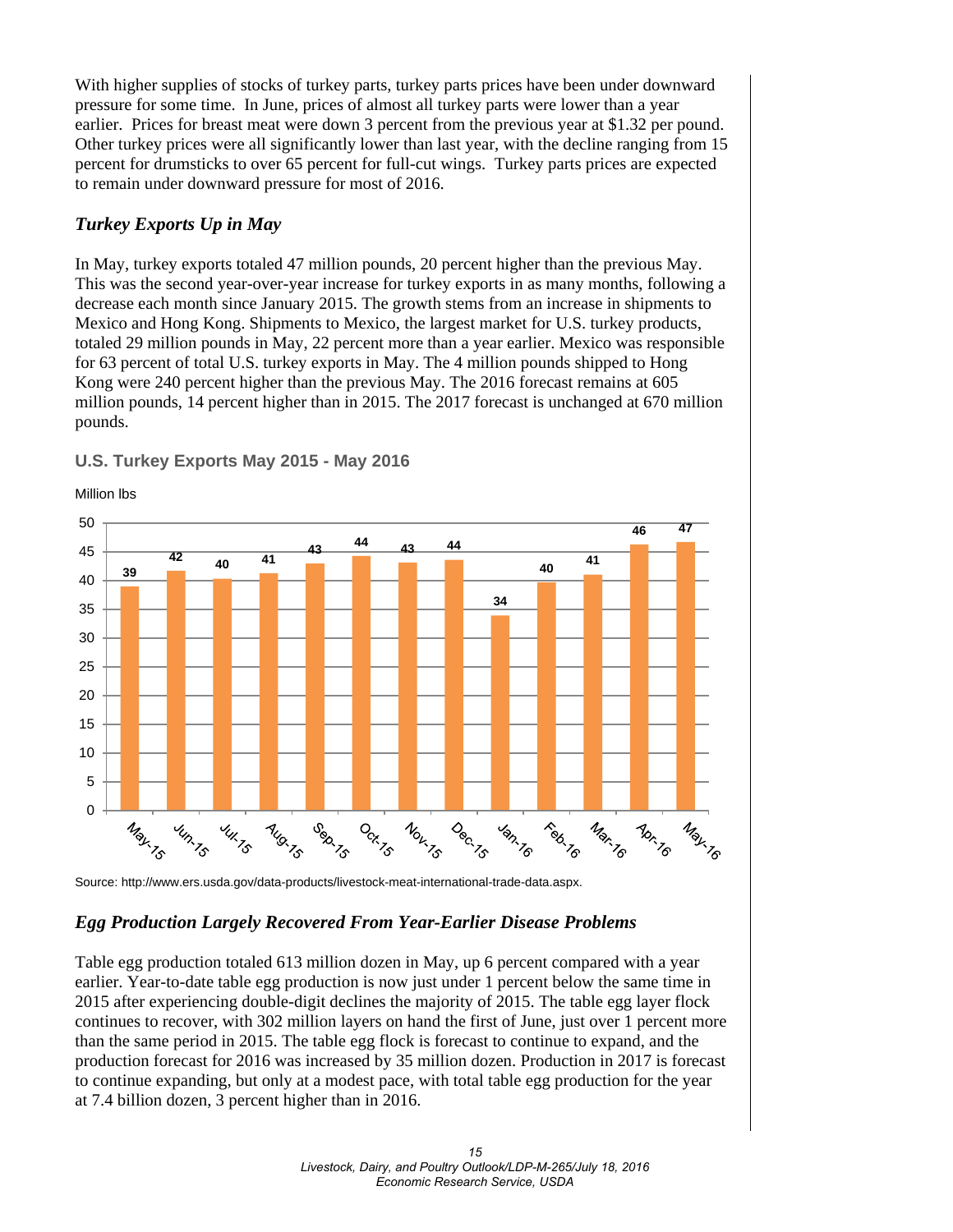Hatching egg production is forecast to continue to expand in both 2016 and 2017, chiefly to supply additional chicks for the broiler industry. In 2016, total production is forecast at 1.13 billion dozen, 2 percent higher than the previous year, and production is forecast to expand an additional 2 percent in 2017 to 1.16 billion dozen.

## *Table Egg Prices Continue Lower*

Table egg prices have remained at a low level in June but have rebounded from near-historic lows in May and early June. Wholesale prices for one dozen Grade A eggs in the New York market averaged just over \$0.65 per dozen in June but by early July had increased to \$0.91 per dozen. With increased demand in the egg market, the price forecast for third quarter was raised to \$0.93-\$0.97 per dozen. The average price for 2016 is now forecast at \$0.96 to \$1.00 per dozen. With a generally good domestic economy expected for 2017, egg prices are forecast to strengthen somewhat even with higher production. Prices in 2017 are forecast to average \$1.05 to \$1.14 per dozen, an increase of about 11 percent from the previous year

## *Egg Exports Down in May*

Total egg exports (shell eggs and egg products) reached the shell egg equivalent of 20 million dozen in May, 23 percent lower than the previous year. The decline was overwhelmingly due to a sharp decrease in shipments to Canada. The 4 million dozen eggs shipped to Canada in July were 63 percent below a year earlier. Other key markets like Mexico, Japan, and Hong Kong remained relatively stable, all within 10 percent of a year earlier. Jamaica continued a string of strong months with 2 million dozen eggs shipped, a 224-percent increase over a year earlier. Jamaica, which had never previously reached 1 million dozen, has exceeded that amount in shipments for 5 consecutive months. The weak month of May for exports highlights the continuing difficulty egg and egg product exporters are experiencing in matching the recovery of domestic egg production. The forecast for 2016 exports is 311 million dozen, 2 percent below 2015 levels. The forecast for 2017 exports is 355 million dozen, a 14 percent gain over 2016.



## **U.S. Egg and Egg Product Exports May 2015 - May 2016**

Million Dozen

Source: http://www.ers.usda.gov/data-products/livestock-meat-international-trade-data.aspx.

*<sup>16</sup>  Livestock, Dairy, and Poultry Outlook/LDP-M-265/July 18, 2016 Economic Research Service, USDA*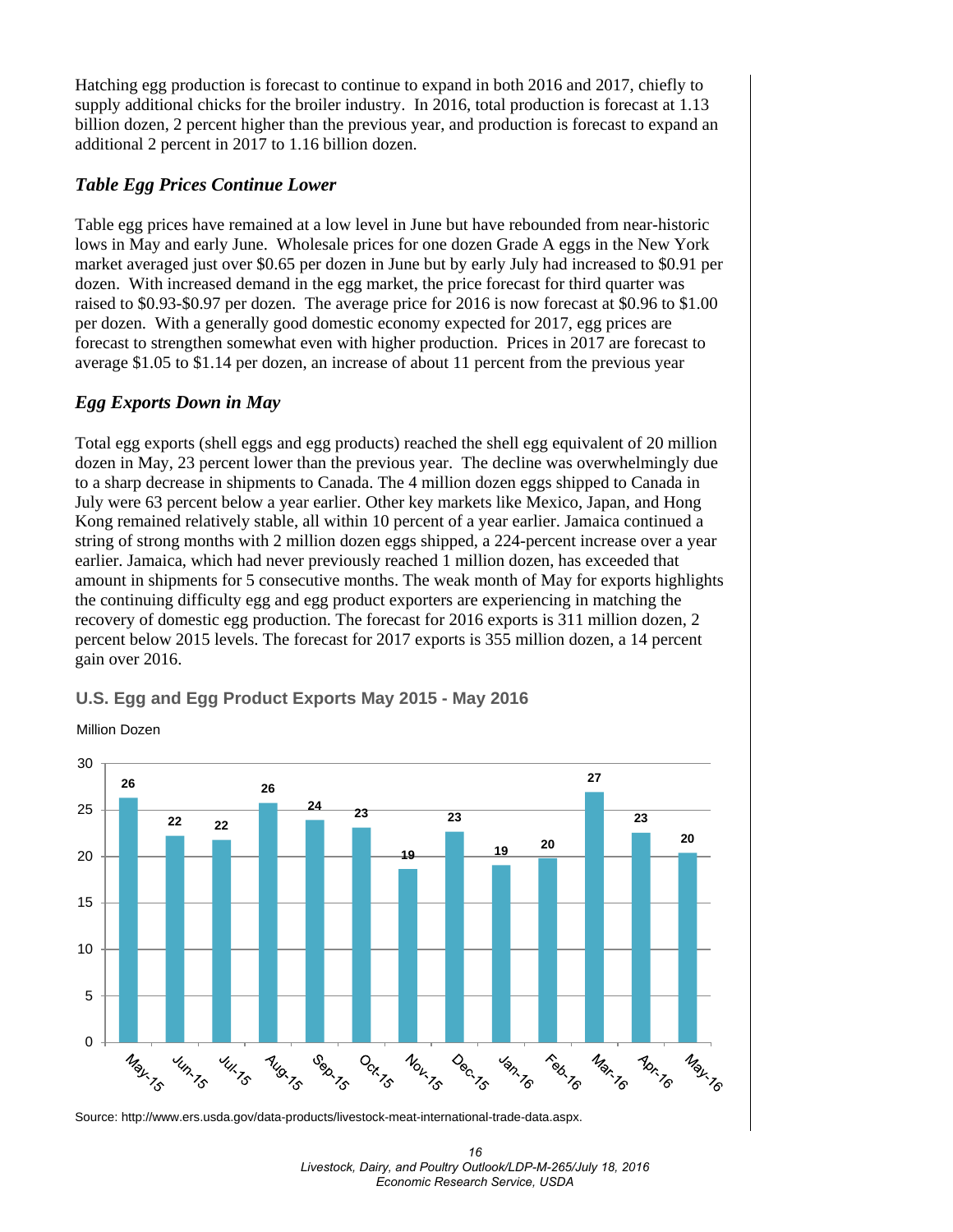#### <span id="page-16-0"></span>**Contact Information**

Mildred M. Haley (coordinator) (202) 694-5176 [mhaley@ers.usda.gov](mailto:mhaley@ers.usda.gov)<br>Keithly Jones (coordinator) (202) 694-5172 kjones@ers.usda.gov Keithly Jones (coordinator)<br>Seanicaa Edwards (Cattle/beef) Alex Melton (poultry trade) <br>
Mildred M. Haley (hogs/pork) (202) 694-5176 mhaley@ers.usda.gov Mildred M. Haley (hogs/pork) (202) 694-5176 [mhaley@ers.usda.gov](mailto:mhaley@ers.usda.gov)<br>David J. Harvey (poultry, eggs. (202) 694-5177 diharvey@ers.usda.gov David J. Harvey (poultry, eggs, aquaculture) Sean Ramos (poultry, eggs) (202) 694-5443 [sean.ramos@ers.usda.gov](mailto:sean.ramos@ers.usda.gov) Jerry Cessna (dairy) (202) 694-5171 [jgcessna@ers.usda.gov](mailto:jgcessna@ers.usda.gov) Jonathan Law (dairy) (202) 694-5544 [jonathan.law@ers.usda.gov](mailto:jonathan.law@ers.usda.gov)<br>Keithly Jones (sheep and lamb) (202) 694-5172 kiones@ers.usda.gov Keithly Jones (sheep and lamb) (202) 694-5172 [kjones@ers.usda.gov](mailto:kjones@ers.usda.gov)<br>Carolyn Liggon (web publishing) (202) 694-5056 cyliggon@ers.usda.gov Carolyn Liggon (web publishing) (202) 694-5056

 $(202)$  694-5333 seanicaa.edwards@ers.usda.gov

#### **Subscription Information**

#### Subscribe to ERS e-mail notification service at

<http://www.ers.usda.gov/subscribe-to-ers-e-newsletters.aspx> to receive timely notification of newsletter availability.

#### *Data Products*

Meat Price Spreads, [http://www.ers.usda.gov/data-products/meat-price-spreads.aspx,](http://www.ers.usda.gov/data-products/meat-price-spreads.aspx) provides monthly average values at the farm, wholesale, and retail stages of the marketing chain for selected animal products.

Livestock and Meat Trade Data, [http://www.ers.usda.gov/data-products/livestock-meat](http://www.ers.usda.gov/data-products/livestock-meat-international-trade-data.aspx)[international-trade-data.aspx,](http://www.ers.usda.gov/data-products/livestock-meat-international-trade-data.aspx) contains monthly and annual data for imports and exports of live cattle and hogs, beef and veal, lamb and mutton, pork, broilers, turkey, and shell eggs.

Livestock & Meat Domestic Data, [http://www.ers.usda.gov/data-products/livestock](http://www.ers.usda.gov/data-products/livestock-meatdomestic-data.aspx)[meatdomestic-data.aspx,](http://www.ers.usda.gov/data-products/livestock-meatdomestic-data.aspx) contains domestic supply, disappearance, and price data.

Dairy Data, [http://www.ers.usda.gov/data-products/dairy-data.aspx,](http://www.ers.usda.gov/data-products/dairy-data.aspx) includes data from multiple sources concerning supply, demand, and prices for the dairy industry.

#### *Related Websites*

Livestock, Dairy, and Poultry Outlook, <http://www.ers.usda.gov/publications/ldpm-livestock,-dairy,-and-poultry-outlook.aspx> Animal Production and Marketing Issues, <http://www.ers.usda.gov/topics/animal-products/animal-production-marketing-issues.aspx> Cattle,<http://www.ers.usda.gov/topics/animal-products/cattle-beef.aspx> Dairy,<http://www.ers.usda.gov/topics/animal-products/dairy.aspx> Hogs,<http://www.ers.usda.gov/topics/animal-products/hogs-pork.aspx> Poultry and Eggs,<http://www.ers.usda.gov/topics/animal-products/poultry-eggs.aspx> WASDE, <http://usda.mannlib.cornell.edu/MannUsda/viewDocumentInfo.do?documentID=1194>

The U.S. Department of Agriculture (USDA) prohibits discrimination in all its programs and activities on the basis of race, color, national origin, age, disability, and, where applicable, sex, marital status, familial status, parental status, religion, sexual orientation, genetic information, political beliefs, reprisal, or because all or a part of an individual's income is derived from any public assistance program. (Not all prohibited bases apply to all programs.) Persons with disabilities who require alternative means for communication of program information (Braille, large print, audiotape, etc.) should contact USDA's TARGET Center at (202) 720-2600 (voice and TDD). To file a complaint of discrimination write to USDA, Director, Office of Civil Rights, 1400 Independence Avenue, S.W., Washington, D.C. 20250-9410 or call (800) 795-3272 (voice) or (202) 720-6382 (TDD). USDA is an equal opportunity provider and employer.

#### **E mail Notification**

Readers of ERS outlook reports have two ways they can receive an e-mail notice about release of reports and associated data.

• Receive timely notification (soon after the report is posted on the web) via USDA's Economics, Statistics and Market Information System (which is housed at Cornell University's Mann Library). Go to [http://usda.mannlib.cornell.edu/](http://usda.mannlib.cornell.edu/MannUsda/aboutEmailService.do) [MannUsda/aboutEmailService.do](http://usda.mannlib.cornell.edu/MannUsda/aboutEmailService.do) and follow the instructions to receive e-mail notices about ERS, Agricultural Marketing Service, National Agricultural Statistics Service, and World Agricultural Outlook Board products.

• Receive weekly notification (on Friday afternoon) via the ERS website. Go to

[http://www.ers.usda.gov/subscrib](http://www.ers.usda.gov/subscribe-to-ers-e-newsletters.aspx) [e-to-ers-e-newsletters.aspx](http://www.ers.usda.gov/subscribe-to-ers-e-newsletters.aspx) and follow the instructions to receive notices about ERS outlook reports, Amber Waves magazine, and other reports and data products on specific topics. ERS also offers RSS (really simple syndication) feeds for all ERS products. Go to <http://www.ers.usda.gov/rss/> to get started.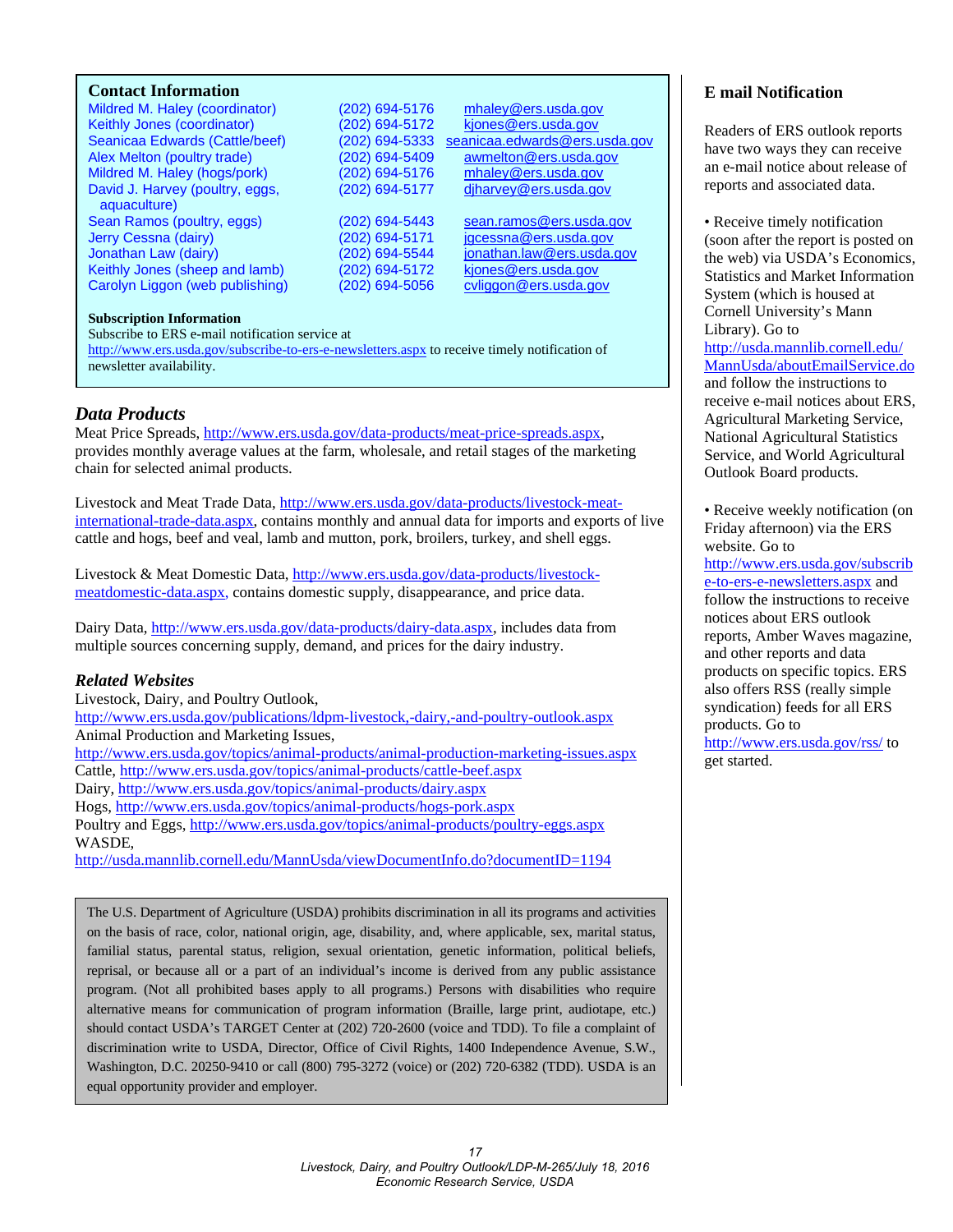<span id="page-17-0"></span>

| U.S. red meat and poultry forecasts                    |        |        |        |        |        |        |        |        |        |        |        |        |        |        |        |        |        |         |           |         |         |         |         |
|--------------------------------------------------------|--------|--------|--------|--------|--------|--------|--------|--------|--------|--------|--------|--------|--------|--------|--------|--------|--------|---------|-----------|---------|---------|---------|---------|
|                                                        | 2013   |        |        |        |        | 2014   |        |        |        |        | 2015   |        |        |        |        | 2016   |        |         |           |         | 2017    |         |         |
|                                                        |        | п      | Ш      | IV     | Annual | T.     | П      | Ш      | IV     | Annual |        | п      | Ш      | IV     | Annual | -1     | п      | Ш       | IV        | Annual  |         | п       | Annual  |
| <b>Production, million lb</b>                          |        |        |        |        |        |        |        |        |        |        |        |        |        |        |        |        |        |         |           |         |         |         |         |
| Beef                                                   | 6.175  | 6,513  | 6.609  | 6.423  | 25.720 | 5.866  | 6,184  | 6.179  | 6.021  | 24.250 | 5.665  | 5.856  | 6.068  | 6.109  | 23.698 | 5.935  | 6,190  | 6,460   | 6.360     | 24,945  | 6,045   | 6,470   | 25,785  |
| Pork                                                   | 5.775  | 5,516  | 5,622  | 6,274  | 23,187 | 5,784  | 5,504  | 5,424  | 6.131  | 22,843 | 6.162  | 5,925  | 5,958  | 6,457  | 24,501 | 6,230  | 5,970  | 6,160   | 6,640     | 25,000  | 6,245   | 6,050   | 25,455  |
| Lamb and mutton                                        | 38     | 41     | 40     | 38     | 156    | 37     | 43     | 38     | 38     | 156    | 38     | 39     | 37     | 37     | 150    | 38     | 37     | 37      | 39        | 151     | 38      | 40      | 154     |
| <b>Broilers</b>                                        | 9.144  | 9.466  | 9.683  | 9.537  | 37,830 | 9,299  | 9.618  | 9.835  | 9.814  | 38.565 | 9.718  | 10.021 | 10.372 | 9.937  | 40.048 | 10.039 | 10.250 | 10.500  | 10,275    | 41.064  | 10,240  | 10.540  | 42,020  |
| Turkeys                                                | 1,459  | 1,486  | 1,440  | 1,420  | 5,806  | 1,332  | 1,428  | 1,478  | 1,517  | 5,756  | 1,429  | 1,389  | 1,352  | 1,458  | 5,627  | 1,435  | 1,475  | 1,475   | 1,550     | 5,935   | 1,440   | 1,520   | 6,115   |
| Total red meat & poultry                               | 22.743 | 23.183 | 23.563 | 23.844 | 93.333 | 22.469 | 22.934 | 23.111 | 23.671 | 92.185 | 23.157 | 23.382 | 23.940 | 24.150 | 94.630 | 23,830 | 24.075 | 24,785  | 25,019    | 97.709  | 24.158  | 24,784  | 100.166 |
| Table eggs, mil. doz.                                  | 1,733  | 1,746  | 1,775  | 1,829  | 7,083  | 1,794  | 1,823  | 1,852  | 1.895  | 7,364  | 1,809  | 1,712  | 1,646  | 1,700  | 6,867  | 1,762  | 1,790  | 1,810   | 1,850     | 7,212   | 1,795   | 1,810   | 7,355   |
| Per capita disappearance, retail lb 1/                 |        |        |        |        |        |        |        |        |        |        |        |        |        |        |        |        |        |         |           |         |         |         |         |
| Beef                                                   | 13.7   | 14.5   | 14.3   | 13.9   | 56.3   | 13.1   | 14.0   | 13.7   | 13.4   | 54.1   | 13.1   | 13.6   | 13.9   | 13.3   | 53.9   | 13.6   | 13.9   | 14.0    | 13.7      | 55.1    | 13.2    | 14.1    | 55.4    |
| Pork                                                   | 11.5   | 11.3   | 11.4   | 12.7   | 46.8   | 11.3   | 11.0   | 11.1   | 13.0   | 46.4   | 12.3   | 11.8   | 12.1   | 13.5   | 49.8   | 12.6   | 11.9   | 12.3    | 13.3      | 50.2    | 12.5    | 12.0    | 50.7    |
| Lamb and mutton                                        | 0.3    | 0.2    | 0.2    | 0.2    | 0.9    | 0.2    | 0.2    | 0.2    | 0.3    | 0.9    | 0.2    | 0.3    | 0.2    | 0.3    | 1.0    | 0.3    | 0.2    | 0.2     | 0.3       | 1.0     | 0.2     | 0.2     | 0.90    |
| <b>Broilers</b>                                        | 20.0   | 20.3   | 21.0   | 20.5   | 81.8   | 20.3   | 20.8   | 21.2   | 21.1   | 83.3   | 21.4   | 22.1   | 23.3   | 22.1   | 88.9   | 22.5   | 22.6   | 23.1    | 22.4      | 90.5    | 22.4    | 23.0    | 91.3    |
| Turkeys                                                | 3.7    | 3.6    | 4.0    | 4.7    | 15.9   | 3.4    | 3.5    | 3.9    | 4.9    | 15.7   | 3.5    | 3.6    | 3.9    | 4.9    | 16.0   | 3.6    | 3.8    | 4.1     | 5.0       | 16.5    | 3.6     | 3.8     | 16.8    |
| Total red meat & poultry                               | 49.5   | 50.2   | 51.3   | 52.4   | 203.4  | 48.7   | 49.8   | 50.5   | 53.0   | 202.0  | 50.9   | 51.8   | 53.8   | 54.5   | 210.9  | 52.9   | 52.8   | 54.1    | 54.9      | 214.7   | 52.3    | 53.5    | 216.6   |
| Eggs, number                                           | 64.3   | 63.4   | 64.7   | 66.2   | 258.6  | 65.5   | 66.2   | 67.2   | 67.7   | 266.6  | 65.0   | 62.3   | 61.1   | 64.5   | 252.9  | 66.2   | 65.9   | 65.5    | 66.5      | 264.0   | 64.7    | 65.1    | 264.0   |
| <b>Market prices</b>                                   |        |        |        |        |        |        |        |        |        |        |        |        |        |        |        |        |        |         |           |         |         |         |         |
| Choice steers, 5-area Direct, \$/cwt                   | 125.52 | 124.95 | 122.30 | 130.77 | 125.89 | 146.34 | 147.82 | 158.49 | 165.60 | 154.56 | 162.43 | 158.11 | 144.22 | 127.71 | 148.12 | 134.81 | 127.68 | 120-124 | 120-128   | 125-129 | 118-128 | 120-130 | 118-128 |
| Feeder steers, Ok City, \$/cwt                         | 141.36 | 133.10 | 152.08 | 161.69 | 147.06 | 167.49 | 188.64 | 220.90 | 234.25 | 202.82 | 210.31 | 219.69 | 206.47 | 173.59 | 202.52 | 155.82 | 146.49 | 148-152 | 151-159   | 150-154 | 151-161 | 145-155 | 149-159 |
| Cutter Cows, National L.E., S/cwt                      | 77.87  | 77.46  | 78.36  | 76.55  | 77.56  | 89.12  | 98.57  | 111.27 | 109.21 | 102.04 | 107.61 | 109.50 | 103.34 | 77.80  | 99.56  | 73.50  | 75.87  | 68-72   | 69-77     | 71-75   | 70-80   | 80-90   | 79-89   |
| Choice slaughter lambs, San Angelo, \$/cwt             | 107.53 | 91.72  | 94.26  | 150.97 | 111.12 | 166.69 | 148.99 | 156.02 | 162.69 | 158.60 | 147.17 | 140.09 | 146.23 | 142.52 | 144.00 | 133.33 | 136.15 | 133-137 | 134-142   | 134-138 | 125-135 | 120-130 | 122-132 |
| Nat'l base cost, 51-52 % lean, live equivalent, \$/cwt | 59.03  | 65.46  | 70.59  | 61.11  | 64.05  | 68.69  | 85.40  | 83.30  | 66.74  | 76.03  | 48.47  | 53.20  | 54.59  | 44.66  | 50.23  | 44.63  | 53.71  | 53-55   | $41 - 45$ | 48-50   | 41-45   | 46-50   | 43-46   |
| Broilers, 12 City, cents/lb                            | 103.50 | 108.60 | 93.90  | 92.80  | 99.70  | 98.40  | 113.70 | 104.60 | 102.80 | 104.90 | 97.00  | 104.20 | 83.70  | 77.20  | 90.50  | 84.60  | 93.00  | 89-93   | 87-93     | 88-91   | 84-90   | 86-94   | 85-93   |
| Turkeys, Eastern, cents/lb                             | 96.00  | 97.70  | 99.90  | 105.40 | 99.80  | 100.70 | 105.60 | 110.20 | 113.90 | 107.60 | 99.60  | 108.50 | 126.40 | 130.10 | 116.20 | 114.70 | 116.50 | 115-119 | 116-124   | 115-119 | 107-115 | 108-118 | 111-120 |
| Eggs, New York, cents/doz.                             | 126.90 | 109.90 | 119.00 | 143.00 | 124.70 | 142.70 | 134.60 | 129.30 | 162.70 | 142.30 | 146.90 | 170.30 | 235.70 | 174.10 | 181.80 | 121.50 | 67.90  | 93-97   | 106-114   | 97-100  | 91-99   | 106-114 | 105-114 |
| U.S. trade, million lb                                 |        |        |        |        |        |        |        |        |        |        |        |        |        |        |        |        |        |         |           |         |         |         |         |
| Beef & veal exports                                    | 557    | 636    | 716    | 680    | 2,589  | 583    | 667    | 679    | 644    | 2.573  | 526    | 606    | 541    | 593    | 2,266  | 534    | 640    | 660     | 635       | 2.469   | 550     | 650     | 2,580   |
| Beef & veal imports                                    | 590    | 629    | 515    | 516    | 2,250  | 597    | 767    | 765    | 818    | 2.947  | 876    | 991    | 890    | 613    | 3.370  | 793    | 820    | 695     | 600       | 2.908   | 625     | 750     | 2,550   |
| Lamb and mutton imports                                | 49     | 44     | 36     | 44     | 173    | 46     | 49     | 45     | 55     | 195    | 53     | 56     | 46     | 59     | 213    | 68     | 57     | 52      | 56        | 233     | 50      | 47      | 188     |
| Pork exports                                           | 1.217  | 1,225  | 1,205  | 1,341  | 4.988  | 1,347  | 1,279  | 1.090  | 1,140  | 4.857  | 1.165  | 1.334  | 1,172  | 1.270  | 4.941  | 1,223  | 1,310  | 1,275   | 1,400     | 5.208   | 1,250   | 1.325   | 5,300   |
| Pork imports                                           | 208    | 210    | 229    | 233    | 880    | 212    | 240    | 256    | 299    | 1.008  | 278    | 264    | 269    | 300    | 1.111  | 293    | 260    | 285     | 315       | 1.153   | 295     | 265     | 1.160   |
| <b>Broiler</b> exports                                 | 1.752  | 1.865  | 1.855  | 1.874  | 7.346  | 1.827  | 1.834  | 1.857  | 1.782  | 7.301  | 1.629  | 1.714  | 1.483  | 1.493  | 6.319  | 1.573  | 1.665  | 1.745   | 1.770     | 6.753   | 1.685   | 1.755   | 6,995   |
| Turkey exports                                         | 179    | 182    | 198    | 202    | 760    | 163    | 188    | 223    | 231    | 805    | 154    | 123    | 125    | 131    | 533    | 115    | 140    | 165     | 185       | 605     | 150     | 155     | 670     |
| Live swine imports (thousand head)                     | 1.326  | 1.285  | 1.223  | 1.113  | 4.948  | 1.195  | 1.216  | 1.264  | 1.272  | 4.947  | 1.312  | 1.538  | 1.371  | 1.520  | 5.741  | 1.475  | 1.365  | 1.465   | 1.520     | 5.825   | 1.490   | 1.375   | 5.880   |

Note: Forecasts are in bold<br>1/ Per capita mest and egg disappearance data are calculated using the Resident Population Plus Armed Forces Series term the Census Bureau of the Department of Commerce.<br>Source: World Agricultur